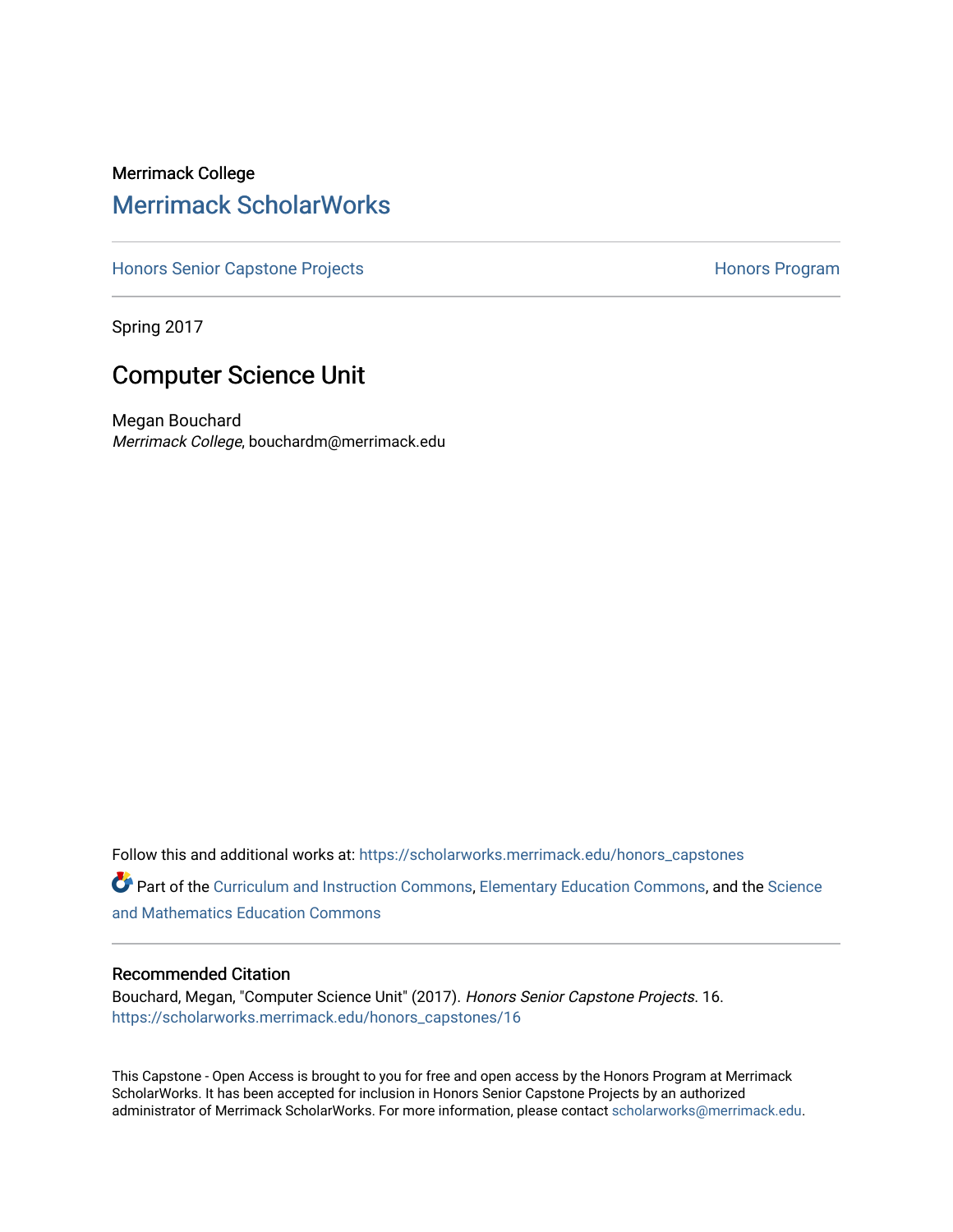# A Mystery in the Classroom

#### **Introduction**

How many of you have lost a shoe or something in your house and spent a lot of time trying to retrace your steps to find it? It is a mystery that you have to solve in order to find what you lost. To do this you might think back to the last time you saw the item, dig in closets or just hope it turns up eventually. In our daily lives we solve small and large mysteries. They could range from small things like forgetting where you put your shoes or figuring out who took the last cookie to bigger things like crimes that the police solve. To solve mysteries people use logic, which is a way of thinking about think that is supported by evidence. Today we are going to read a story about a missing teacher and use logic to figure out where she has gone.



# Computer Science Connection

Computer Scientists use logic everyday to solve problems with computers. Sometimes when they are trying to create a new computer game or program they run into problems. The game might not be working the way they want. They have to use logic to go back to the program and figure out what they should change. They have to figure out what is not working and then change the code so it can work.

# Massachusetts Digital Literacy and Computer Science Standards

3-5.CT.a.1 Use numbers or letters to represent information in another form (e.g., secret codes, Roman numerals, abbreviations).

#### Learning Objectives

Students will be able to:

- Decode and solve puzzles using logic
- Discuss how logic was used to create the secret codes and then solve them

#### Materials

- The Mystery of Missing Mrs. Becker Readers' Theatre Script (both the student and teacher versions)
- Whiteboard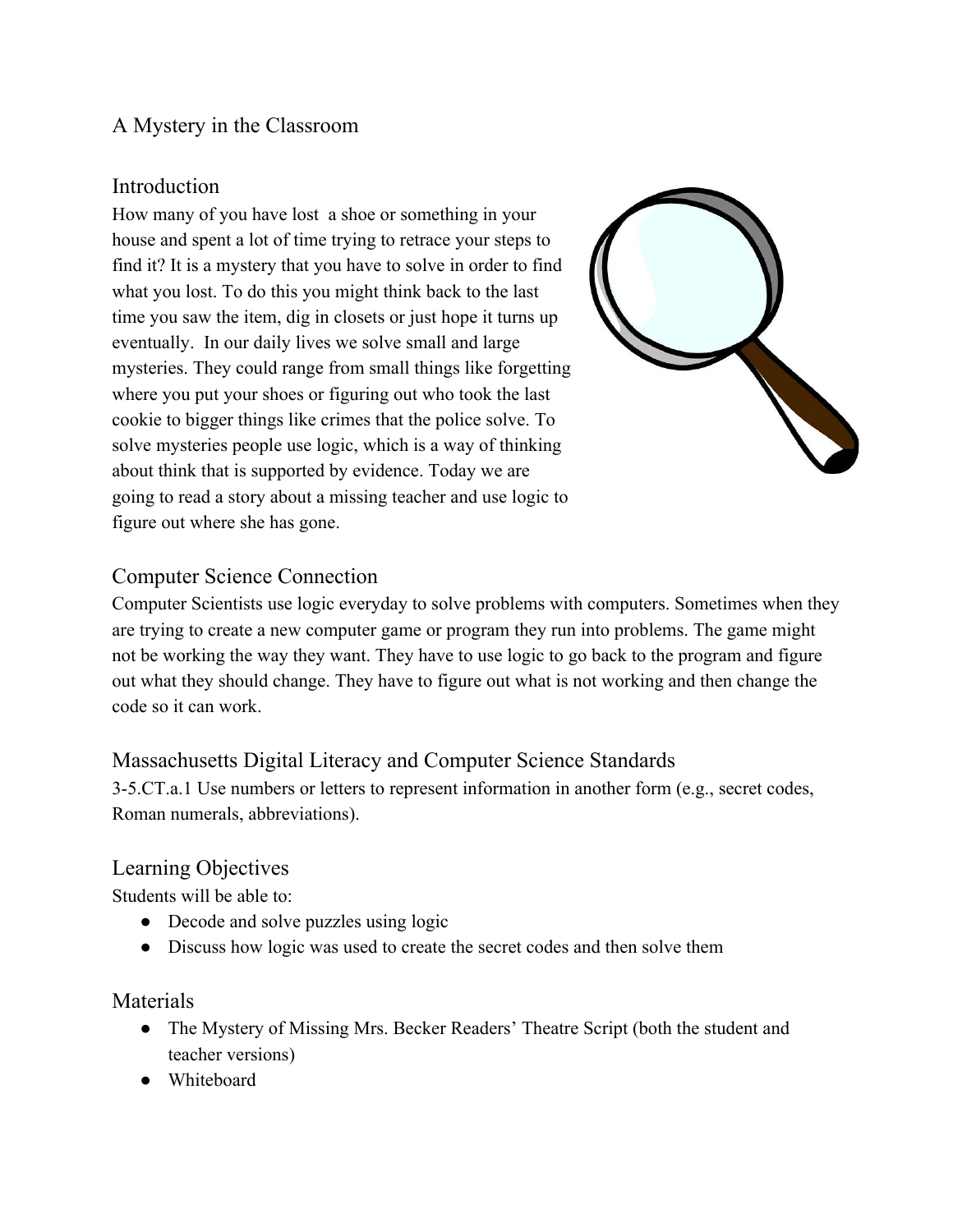# Procedure

- 1) Explain to the students that today we will be reading a mystery script called The Mystery of Missing Mrs. Becker . It will be up to us to figure out where the missing teacher has gone. Each student will get a role and after each scene we will have to stop and solve a clue to get the next scene. Each clue will help us get closer to figuring out where and why the teacher is missing.
- 2) Assign each student in the class a role from the readers; theatre script. Have each student write down their role so they do not forget. If there are too many roles the teacher can ask for volunteers to play two roles. If there are not enough roles Mr. Swift's role can be broken up into different parts.
- 3) Hand out scene one of the student script to all students. Make sure they do not flip the page and start solving the clue. Have the students read.
- 4) When they reach the end of the scene the teacher should say the grayed out section that is in the teacher script. The teacher should read the first code breaker code. When the students have figured out the answer the teacher should put the code breaker up on the board. This will give students a hint as to how they will solve the clue.
- 5) Give the students a few minutes to attempt to solve the clue. If they have trouble they can turn to a friend next to them and get help.
- 6) When most students are finished the teacher should ask the students what their clue said. The teacher should write the first clue up on either the board or a piece of poster paper.
- 7) Hand out the second scene to each student and repeat steps 4-6
- 8) Continue steps 3-7 until all six scenes are read. There should be five clues written on the board.
- 9) At the end of the sixth scene the teacher should have a discussion with students using the questions at the end of this lesson.

# Worksheets/ Tables

● Readers' theatre script for both the students and teacher

# Discussion questions

- 1) How did you solve each clue?
- 2) How did you use logic to solve the clues? (What helped you figure out what the answer was?)
- 3) What clue was the trickiest to solve?
- 4) How do you think computer scientists would use logic in their jobs?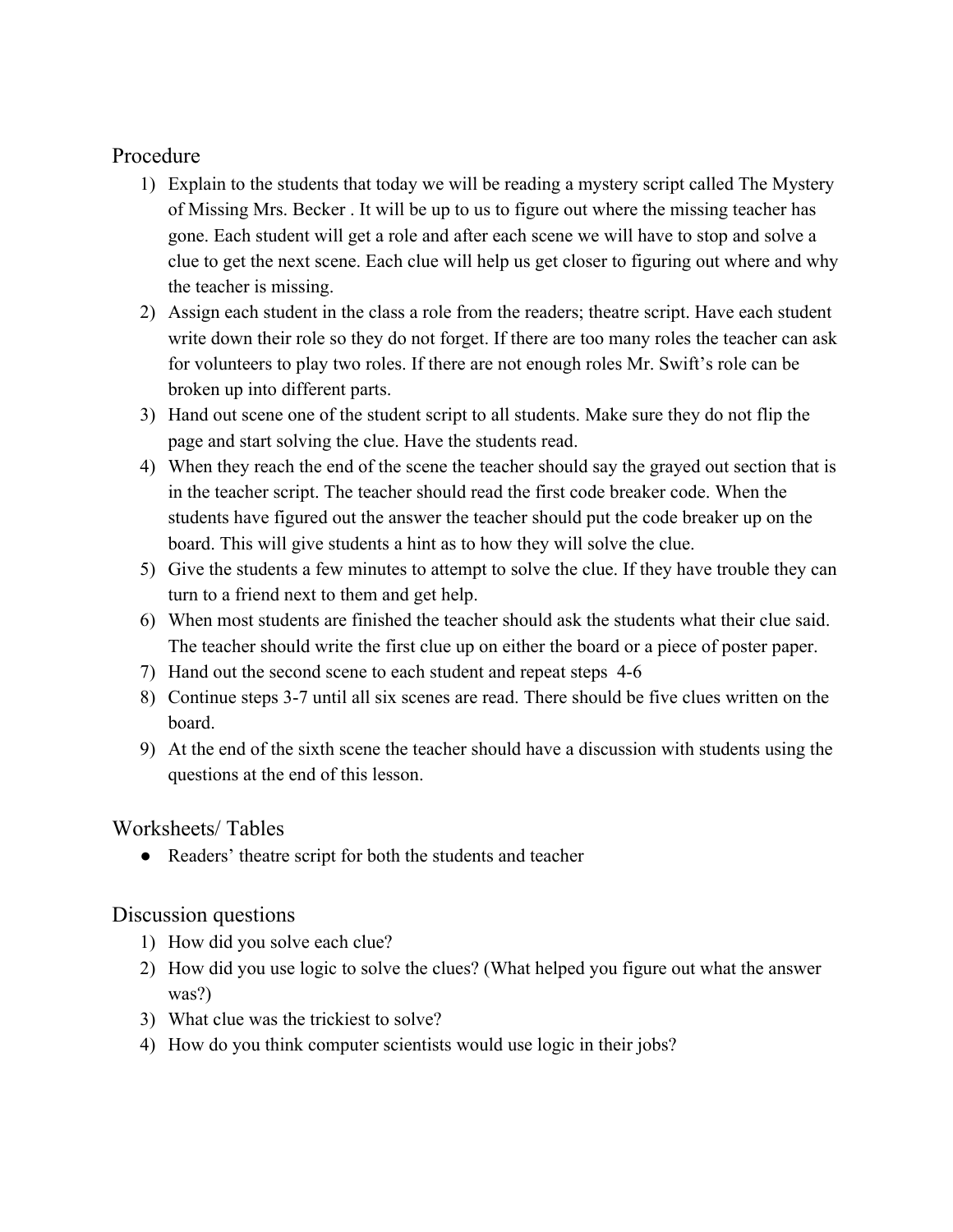Citation

 Hanson, D. (2014). *The Mystery of Missing Mrs. Becker*. Teachers pay Teachers. <https://www.teacherspayteachers.com/Store/Deb-Hanson> Idea adapted from:

**[https://csta.acm.org/Curriculum/sub/CurrFiles/CSTA\\_K-12\\_CSS.pdf](https://csta.acm.org/Curriculum/sub/CurrFiles/CSTA_K-12_CSS.pdf)**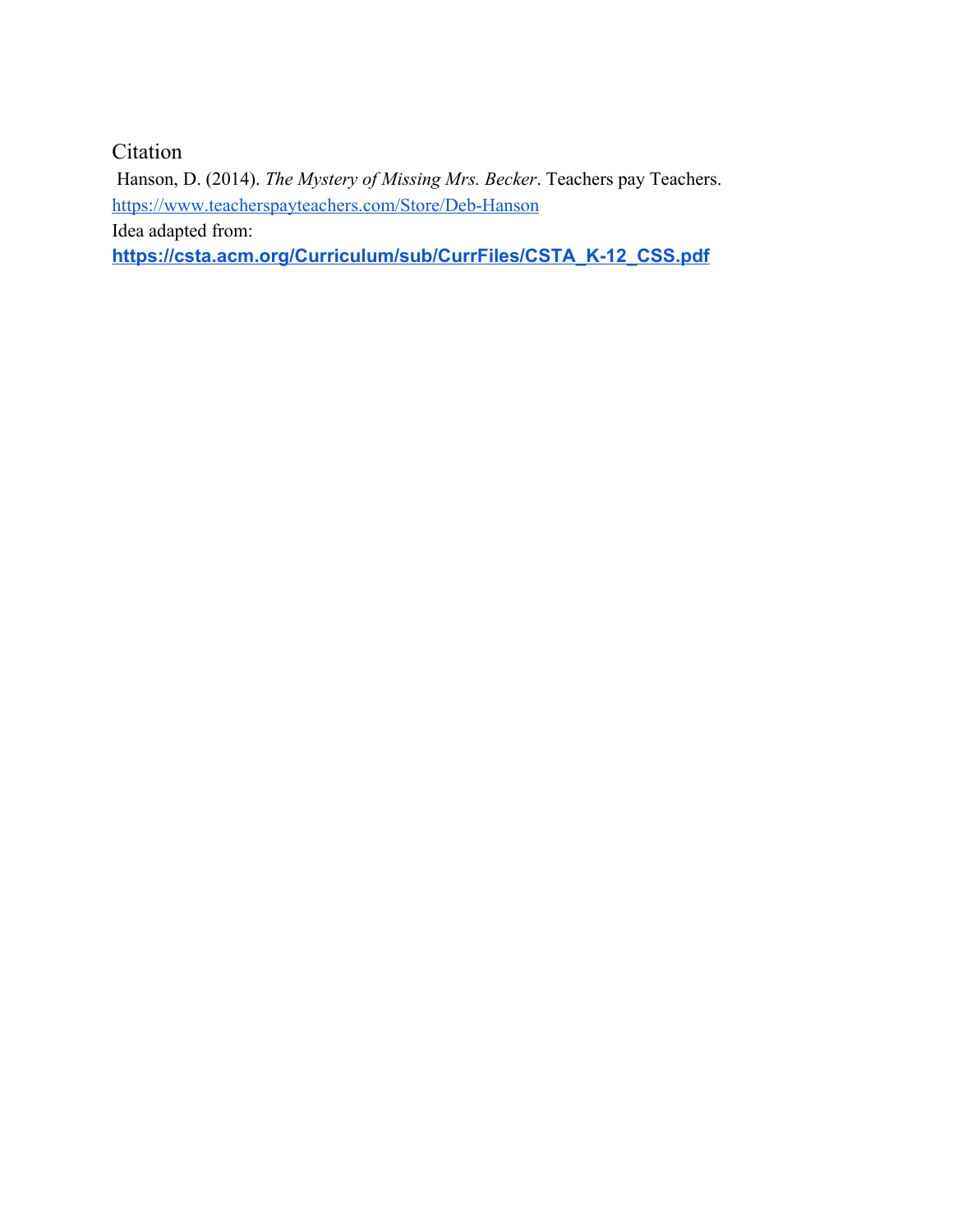Can we think the way computers do?

#### Introduction

Has anyone ever played the game 20 Questions? It's a game you play either with other people or against a computer. One player comes up with an object or an animal and the other person has only 20 questions to guess the object. Today as a class we are going to play a game similar to 20 questions to find the students in our class that fits the description of our clues. In order to find the student we will have to use logic. In the last computer science lesson we talked about the importance of logic in computer science to figure out a problem. Computer scientists have to use logic to figure out different problems with their programs. To operate programs computers use a type of logic and math called Boolean Logic. This is the type of logic we will be using today in our activity.



Booleans are a type of data that can only have two answers, either true or false, to each question. All of the questions we ask will only be answered with either true or false. While running a program or a code the computer will ask itself different true or false questions. If the answer is true it will do one action. If the answer is false the computer reacts in a different way. For example if you are playing a videogame and you have to choose which path to take your character down to take the computer will wait to see which one the player selects. The computer sees the path on the right as "true" and the one on the left as "false". That does not mean one path is better than the other, but that there are two different stories depending on which path you choose. If you decide to take your character down the one on the right the computer continues with the storyline related to the "true" answer. If you pick the path on the left the computer continues with the "false" story line. The computer uses booleans to understand which choices the player or user makes while they use the computer (code.org).

# Computer Science Connection

Computer scientists use boolean logic and algebra when they are creating the computer programs. They have to understand that one of the ways computers think is in booleans. There is very specific language that the computer scientist has to use in order for the computer to understand the booleans it uses. The computer scientists use IF….THEN statements, just like you would in a science hypothesis. For an example we could continue using the path game from the introduction. In the game when you come across a path there are two options if you select the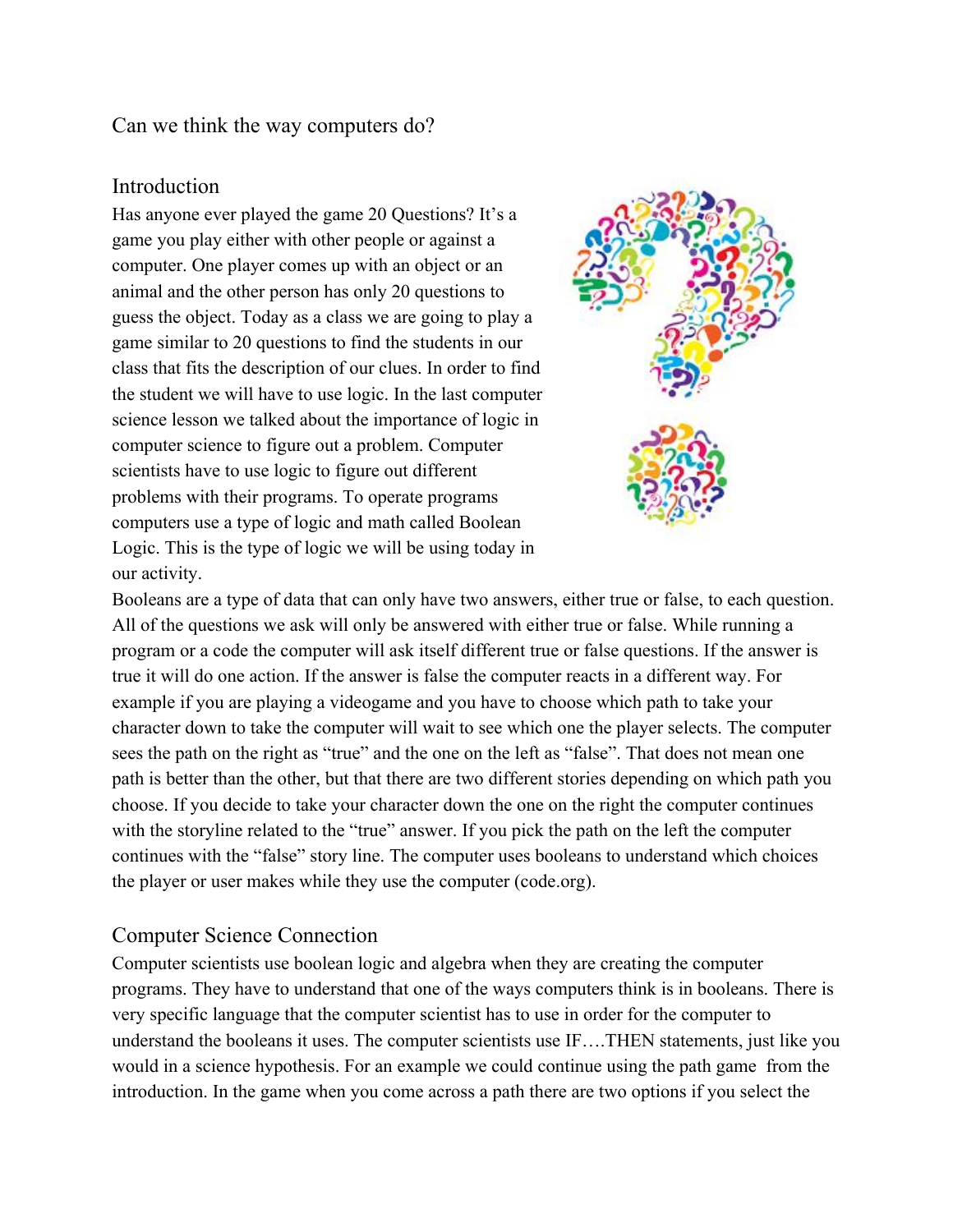path on the right or the "true" path you meet a wolf in the forest. In order to make the computer do this the computer scientist will tell the computer to do this using the IF….THEN statement. It might look like this: IF the player chooses the "true" path THEN the character will meet a wolf in the forest. The computer now knows that the "true" path leads them to the wolf story line. There could also be more than one response that a computer scientist would want to happen. In that case they would use the words "AND" and "OR" in the IF...THEN statement when they write the program. For example if the computer scientist wanted both the "true" and "false" paths to bring the character to the wolf they would say: IF the player chooses the "true" path OR the "false" path THEN the character will meet the wolf. No matter which path you select the character will eventually meet the wolf in the game. A statement with AND in it might look like this: IF the character chooses the "true" path THEN the character meets the wolf AND fights him off. This tells the computer that there are two actions to this response. Computer scientists have to understand how boolean logic works because there is a very specific vocabulary that the computer needs in order to figure out the task. If you find the IF...THEN statements confusing do not worry we will practice them a lot in this activity (code.org).

# Massachusetts Digital Literacy and Computer Science Standards

3-5.CT.a.2 Organize information in different ways to make it more useful/relevant (e.g., sorting, tables).

3-5.CT.b.3 Use logical reasoning to predict outcomes of an algorithm.

# Learning Objectives

Students will be able to:

- Evaluate simple boolean expressions
- Explain how booleans work by talking about the process of the activity
- Use their understanding of booleans to write their own IF...THEN statement

#### Materials

- The teacher needs a list of 20 questions about physical traits and favorite things (included below)
- 3x5 index cards, enough so every student has 20
- Pencils for every student

# Procedure

1. Every student should be handed 20 index cards. The students will label each of these notecards 1-20.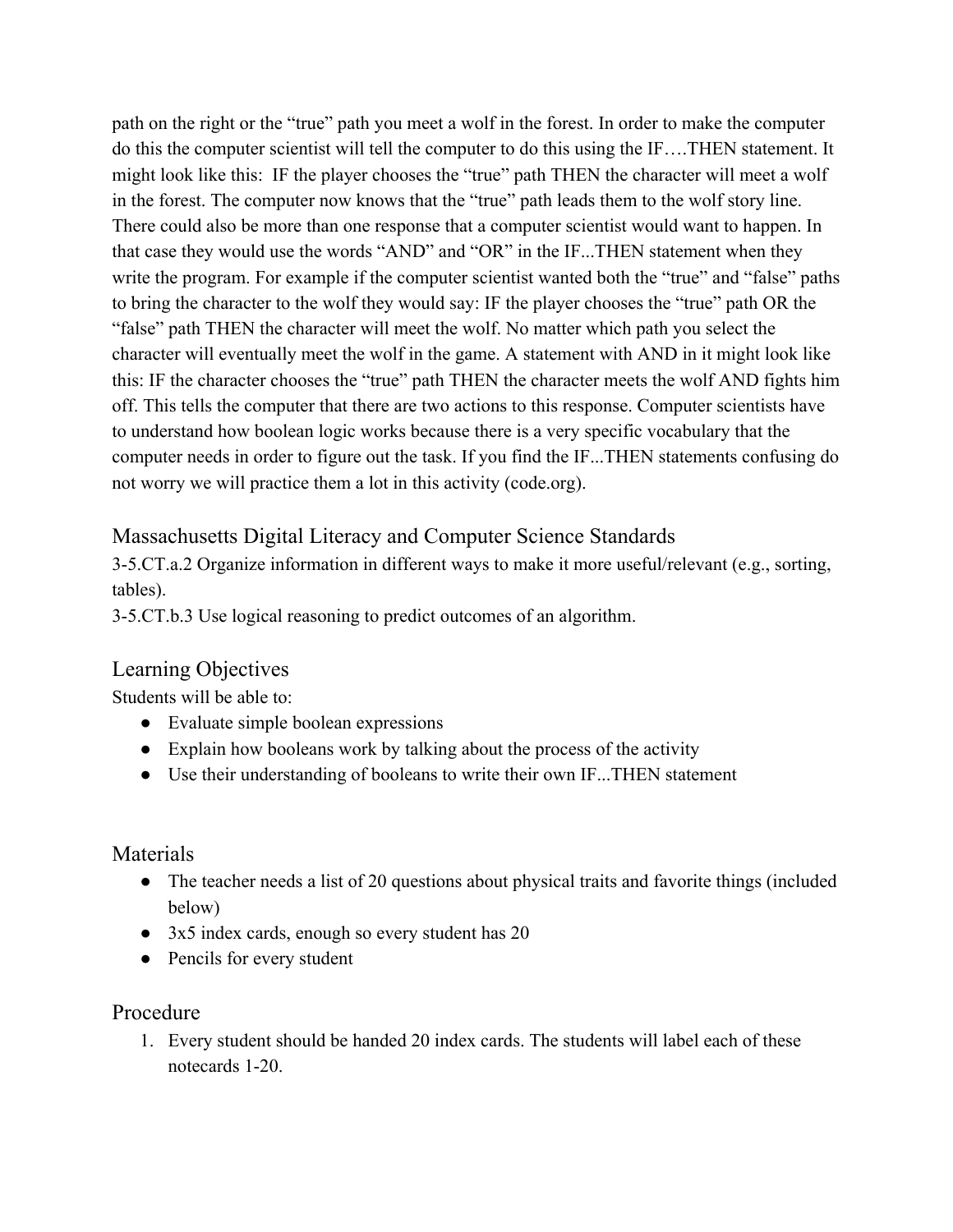- 2. The teacher will read off each of the 20 questions prepared one by one. When a teacher reads a question the student will write their answer on the note card with the matching number.
- 3. When the teacher is finished reading off all the questions and the students have recorded all of their answers the teacher and a few volunteers should collect all of the notecards. The teacher should ask one student to collect all of the one and two cards and the next student to collect three and four cards and so on so that way not all of the cards will be mixed together. The people collecting the note cards should be careful to keep all the same numbers together.
- 4. After the cards are collected the teacher will explain that the teacher is going to read off statements based on the questions they just answered. The questions will narrow down the class until they find the one student who matches all of the answers. The teacher will begin by telling the students "IF you answer false to the question THEN sit down and stay sitting." The teacher should point out how this is an IF...THEN statement. For example if the first question was What color is your hair? and the teacher picked a notecard that said brown the teacher would say out loud to the group "My hair is brown." All of the students who do not have brown hair should sit down.
- 5. Every student should now stand up and the teacher will begin to read off a statement. Every student that answers false to the question should sit down. If all the students sit down on one question the teacher should ask the students who were just standing to get up and then say a different statement. The teacher can start with question 1 or skip around to different questions. The teacher just needs to make sure that the note card with the student's' answer matches the question number.
- 6. The teacher should continue asking questions until there is only one student standing. It is okay if not all 20 questions are asked. After they have found the one student that matches all of the questions the teacher should review all of the "true" responses that led to this particular student. The teacher should explain that this is how a computer operates. Each student has a different story and if the user (in this case the teacher) does not pick their story they sit down and are no longer active in the game. In the end there is only one student and story that matches up perfectly with all of the answers.
- 7. The teacher should then repeat the process again asking different questions with different notecards until another student is left.
- 8. After this the teacher could pick a student to be the one asking the questions. The teacher should guide the student through the process and make sure they are creating statements from the questions.
- 9. When a couple of students have gotten a chance to ask the questions the teacher can change the statements a bit so they include more than one answer possibility. For example for the haircolor question the teacher could pick two cards that have different colors and say I have brown OR blonde hair. That means students with blonde or brown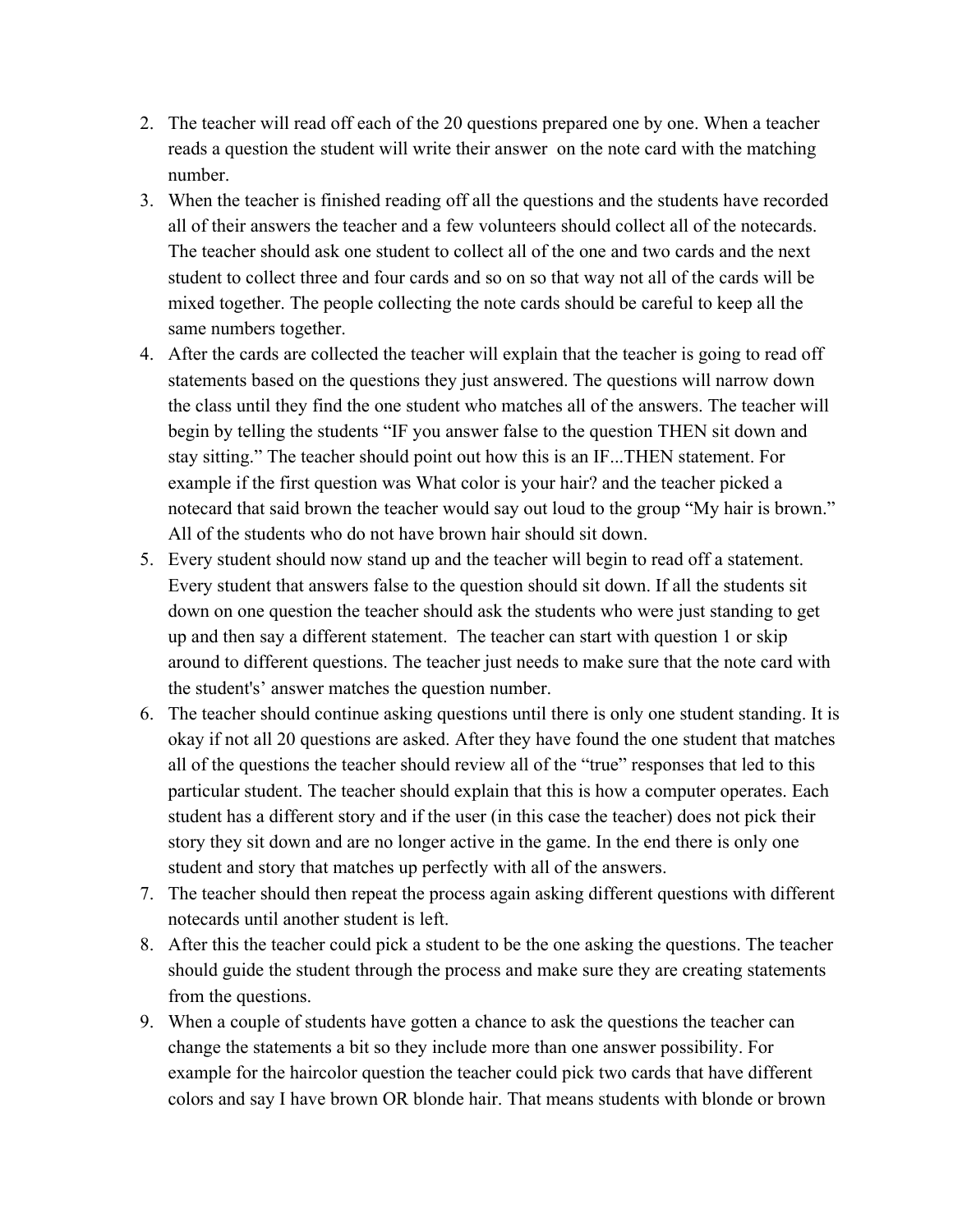hair can remain standing. It might be a good idea to only use the OR for a couple of questions because it will take longer to cut down the students. The teacher could try this a couple of times.

- 10. The statements could also be done with AND. If the question asked what pet do they have the teacher could pick two cards and say I have a cat AND a dog. That means in order to remain standing the students would have to have both pets. The teacher could mix the AND statements in with other OR statements so students have to listen closely to figure out if they should sit or stand.
- 11. The teacher should continue the activity (they can keep switching off with the students) until they feel the students have a good idea of how the boolean process works.
- 12. After the activity has been tried with IF, OR and AND the teacher should start a discussion about computers and boolean data.

# Worksheets/ Tables

There are no worksheets required for the students but it might be good to keep track of the statements said on the whiteboard so at the end they can bring everything together.

#### The 20 Questions teachers can use:

- 1) What is your hair color?
- 2) Do you wear glasses?
- 3) What is your favorite number?
- 4) What is your favorite color?
- 5) What month were you born?
- 6) How many siblings do you have?
- 7) What is the last digit of your phone number?
- 8) What flavor of ice cream do you like the best?
- 9) What is your favorite season?
- 10) Name one pet you have at home
- 11) What is your favorite animal?
- 12) Would you prefer the beach, mountains or lake?
- 13) What is your favorite holiday?
- 14) What is your eye color?
- 15) Do you prefer the cold or hot?
- 16) What is your favorite food?
- 17) What is your favorite song?
- 18) Would you rather dance or sing?
- 19) What is your favorite sport?
- 20) If you could meet anyone in the world who would it be?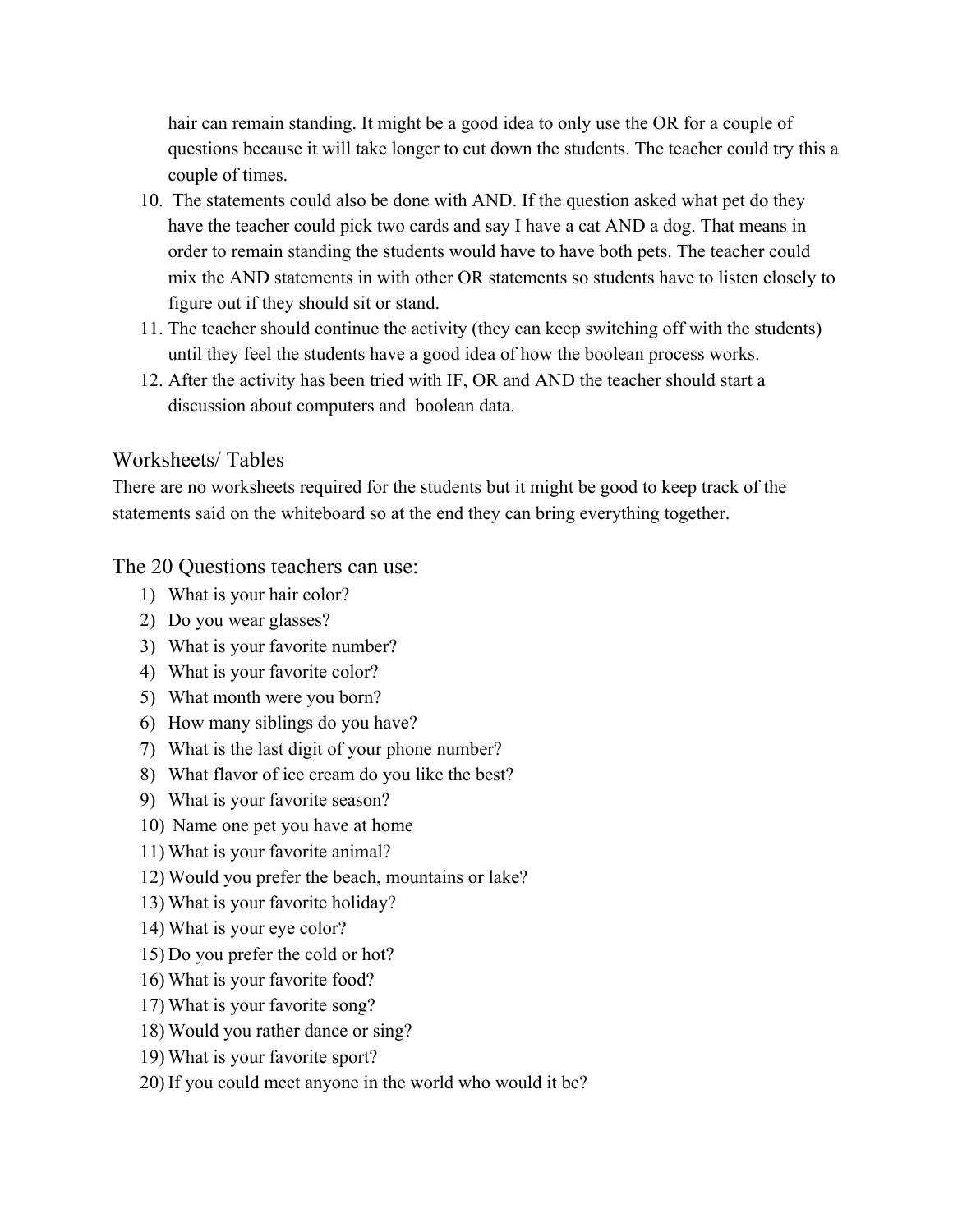# Claim/ Evidence Statement

Questions for Discussion:

- Was this activity confusing or difficult for anyone?
- How did we use boolean logic and data in this activity? Be specific
- How was this activity similar to what a computer might do?
- How can we take one of the question and answer pairs and turn it into an IF...THEN statement?
- What did you learn about computer science from this activity?

After the students have answered the questions they should create some of their own IF...THEN statements. There should still be answers up on the board from the last round of the activity, if there is not the teacher should write up a couple of example to use. The students should try and create 5 of their own statements and try to create ones with OR and AND in them. You may have to model some for them based on their age. For example:

- 1) How many siblings do you have?- Answer: One
- 2) What is the last digit of your phone number?- Answer: 5 OR 7
- 3) What flavor of ice cream do you like the best?- Answer: Chocolate OR cookie dough
- 4) What is your favorite season?- Answer: Fall
- 5) Name one pet you have at home- Answer: Cat AND dog
- 1) IF you have one sibling THEN remain standing
- 2) IF the last digit of your phone number is a 5 OR 7 THEN remain standing
- 3) IF your favorite flavor of ice cream is chocolate OR cookie dough THEN remain standing
- 4) IF your favorite season is fall THEN remain standing
- 5) If you have a cat AND dog at home THEN remain standing

At the end of the lesson students should be able to explain that computers use boolean data to operate in certain games and programs. It is important for computer scientists to learn the language behind boolean data so the computer is able to do what the player has requested

# Citation

 Booleans and Logic. (n.d.). Retrieved November 26, 2016, from https://code.org/curriculum/algebra/13/Teacher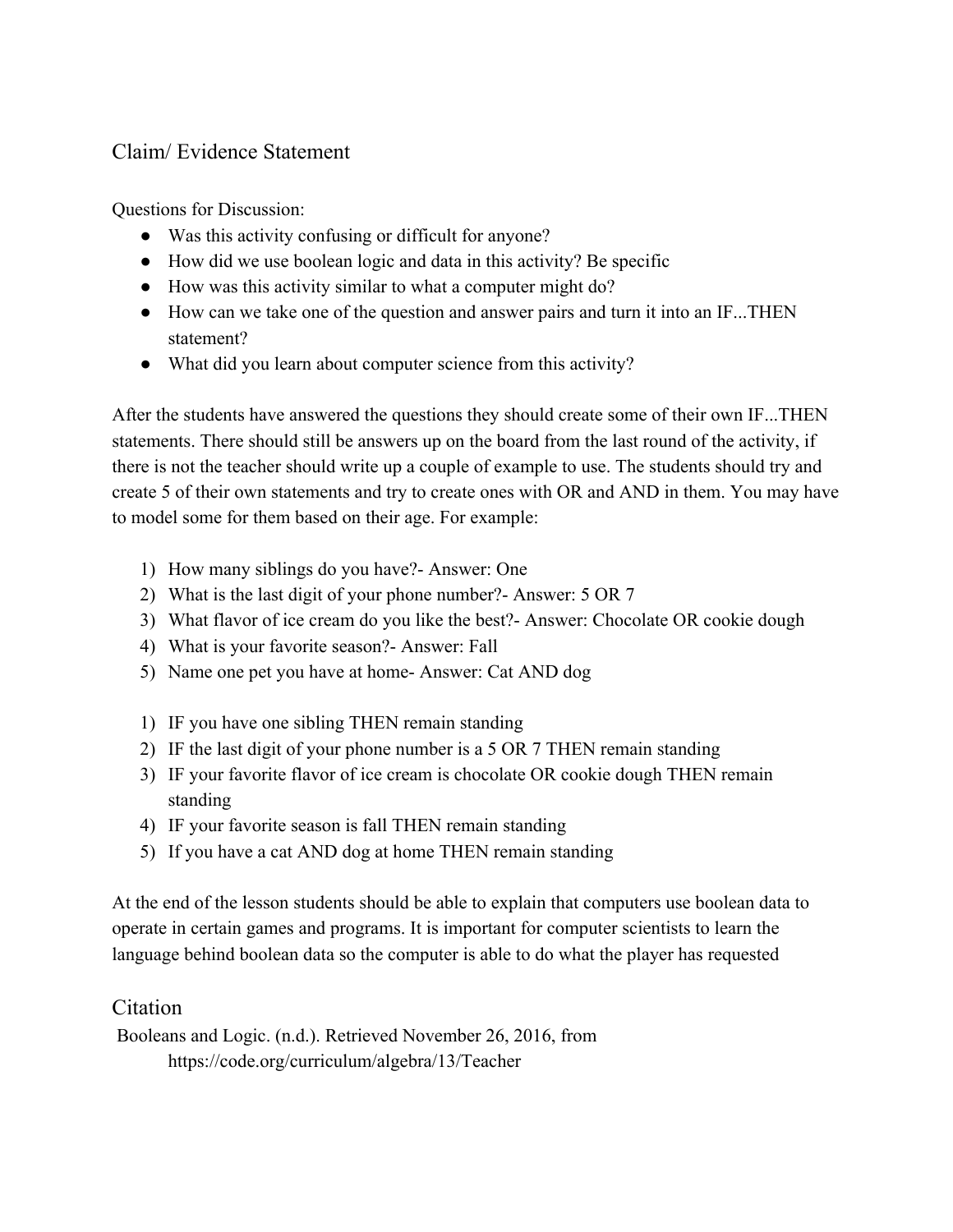#### Being Safe on the Internet

#### **Introduction**

The internet is a huge place full of information on pretty much every topic out there, fun games to play, and videos on YouTube to watch. Most of us have played fun games that can entertain us for hours or even help us study for a math test. There are also many different videos of cute animals or people teaching you how to build different things and put on makeup. The internet is also an easy way to chat with friends, but we must be careful not to talk with anyone we do not know. You also have to



think about what you are sharing. If you are sharing a picture or video of your friend you should make sure they know and are okay with you posting it. Anyone can see the comments and words that you post online so be careful that you are being nice and respectful when you comment on a post or video. Being mean to a friend online is still considered bullying. The internet is a great tool for research, but how do we know the information we are looking at is reliable? Anyone can post information on the internet and we have to be careful that the websites we are looking on are ones that give correct information and are safe. Some websites that we go on can contain pictures or ads that if we click on it can give our computer a virus. A virus is something that gets downloaded onto our computer and can make it sick and not work correctly. We have to make sure to keep our computer safe by only using the websites we trust. It is also really important that while we are on the internet we never share our personal information because we do not know who is on the other side of the screen. Today we will be looking at a couple videos on web safety and play a game to help us determine how to be safe while we are using the internet.

#### Computer Science Connection

Computer Scientists have to use the internet for most of their job. They are also the ones who try to fix our computer when it gets sick with a virus. Computer scientists know how difficult it can be to get a virus off the computer once it has been downloaded. When they search online they know to be careful and only go to websites they trust and have been recommended by a trusted friend or adult. Not only computer scientists have to be careful on the internet. Everyone who uses the internet has to be cautious and careful or what they are clicking on and what they share with the world. The internet is a great place full of knowledge and entertainment, but it can also be dangerous if you do not know how to use it and are not careful.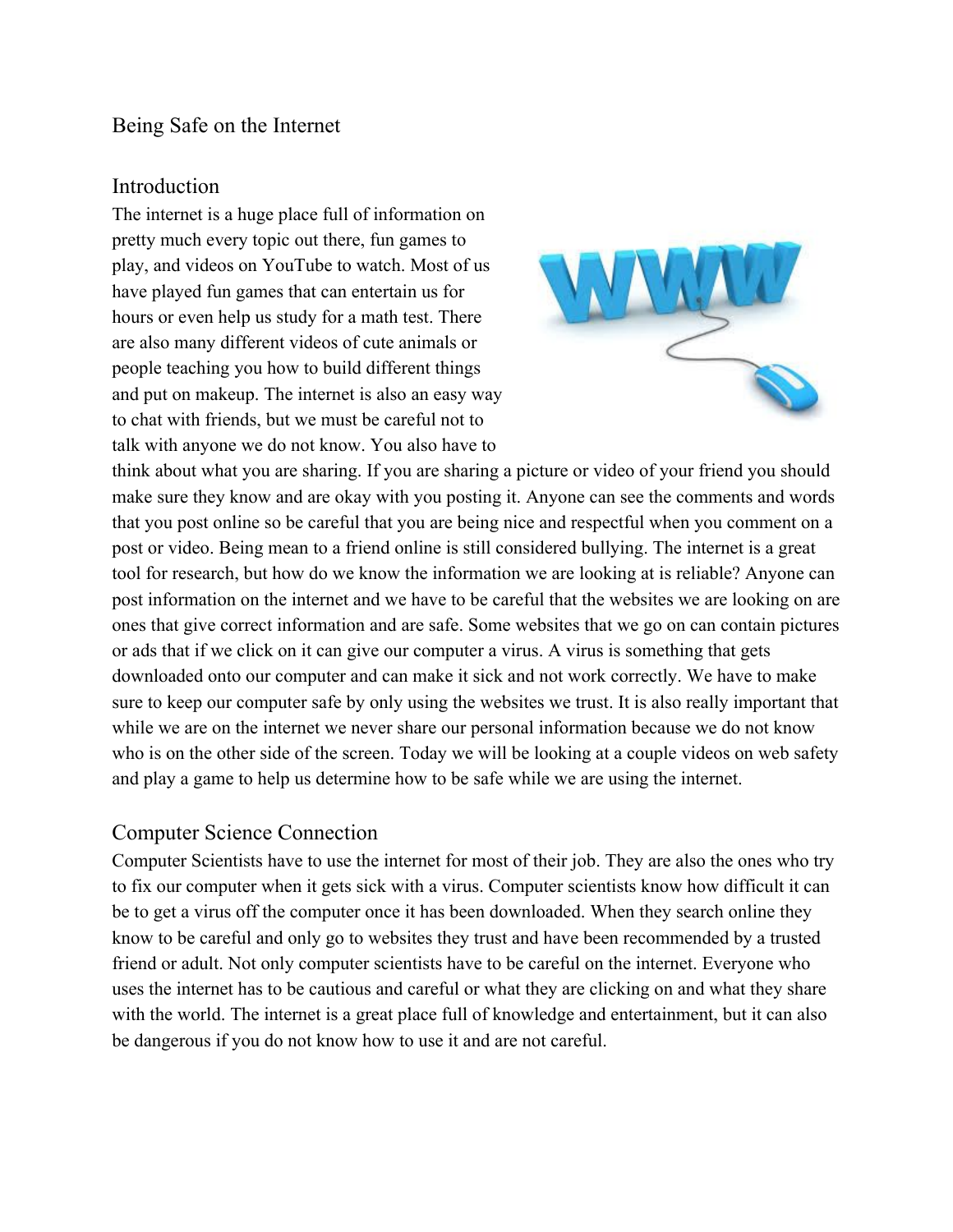# Massachusetts Digital Literacy and Computer Science Standards

3-5.CAS.a.3 Identify appropriate and inappropriate uses of technology when posting to social media, sending e-mail or texts, and browsing the Internet.

3-5.CAS.a.4 Explain the proper use and operation of security technologies (e.g., passwords, virus protection software, spam filters, popup blockers, cookies).

3-5.CAS.a.5 Describe ways to employ safe practices and avoid the potential risks/dangers associated with various forms of online communications, downloads, linking, Internet purchases, advertisements, and inappropriate content within constrained environments.

# Learning Objectives

Students will be able to…

- Describe how to be safe on the internet
- Create a list of safe websites with the class
- Play a game to decide what is okay to post online

# Materials

- A computer for each student
- A whiteboard to create a list with the class
- The link to the Brain Pop video: <https://jr.brainpop.com/artsandtechnology/technology/internetsafety/>
- The link to the Brain Pop game: <https://jr.brainpop.com/games/sharejumper/>

# Procedure

- 1) Go over the introduction and the computer science connection with the students.
- 2) Create a list on the board of five to ten websites that they know are safe and either use at school or their parents let them use at home. Ask students how they know the websites are safe.
- 3) Show the class the Brain Pop video
- 4) When the video is over have a brief discussion about the video with the class. Ask the following questions:
	- a) What should you do if a stranger sends you a message?
	- b) How can you be safe on the internet?
	- c) What should you never send on the internet?
		- i) Answer: name, address, phone number, birth day, school or pictures
	- d) How can you keep your computer safe?
	- e) What is a virus?
	- f) What is cyberbullying and how can you avoid it?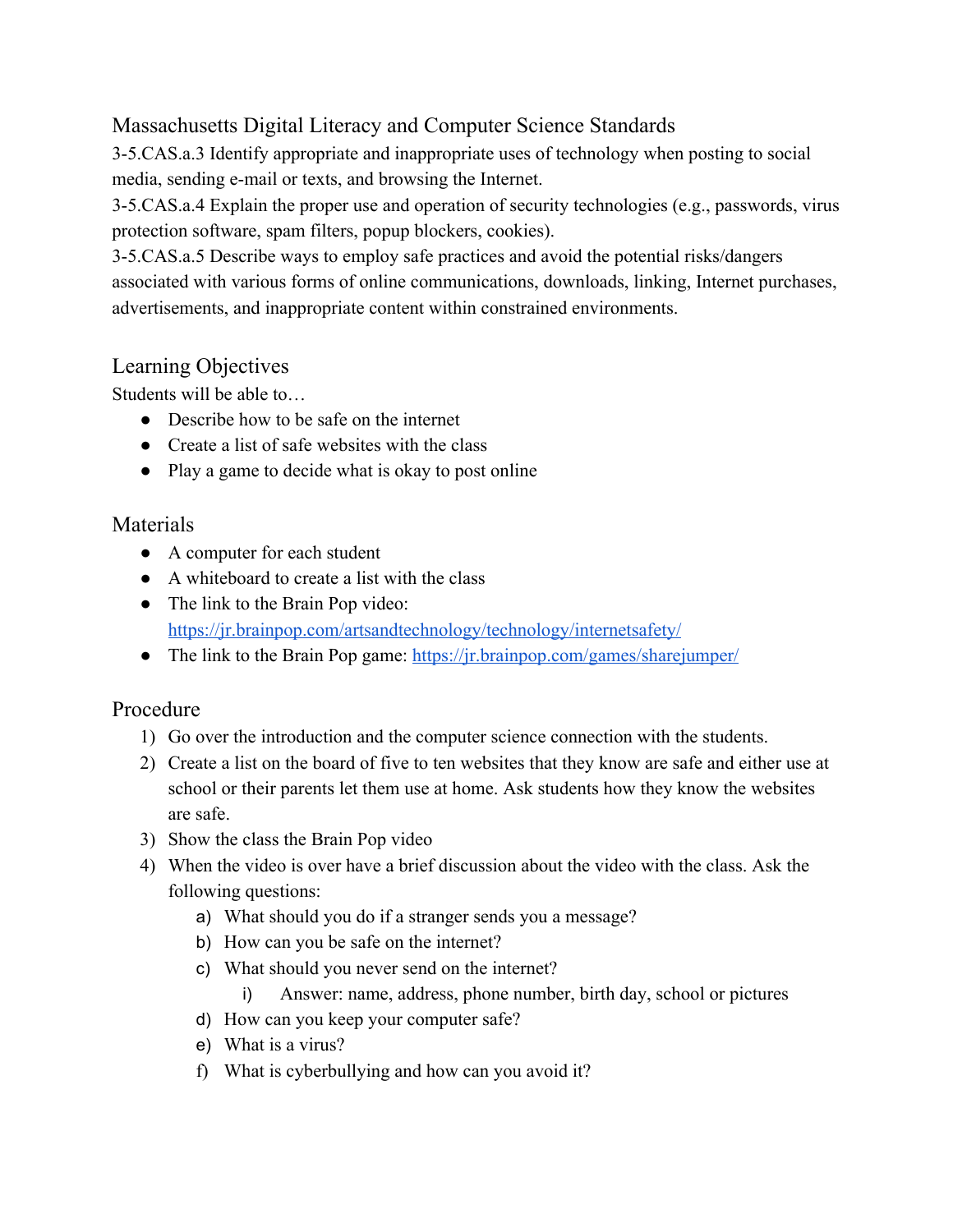- g) How can you create a strong password? (give them an example using both letters and numbers)
- 5) After the discussion explain that next they are going to play a game that will have them choose what is okay for them to post online and what they should be careful to send. The game will show a quick video before they start, but after that they should go slow and choose carefully between the two options.
- 6) The students should play until there are ten minutes left. Then have the students log off and shut the computer down
- 7) End the lesson with a brief discussion about what they learned

# Claim/ Evidence Statement

Discussion Questions

- 1) What did you learn about being safe on the internet?
- 2) What will you change to be more safe on the internet?
- 3) How can you stay safe from strangers when you go online?
- 4) How can you keep your computer safe?
- 5) What is cyberbullying? How can you avoid it?

Students should be able to say at the end of the lesson that they should not:

- share passwords, personal information or pictures of themselves.
- talk with people they do not know

-post mean or rude comments or pictures about people

-go on websites that have not been given to them by a trusted adult or peer -click on ads or download pictures before asking an adult first

# Citation

Brain Pop Jr. (n.d.). Internet Safety. Retrieved January 02, 2017, from <https://jr.brainpop.com/artsandtechnology/technology/internetsafety/>

Brain Pop Jr. (n.d.). Share Jumper. Retrieved January 02, 2017, from <https://jr.brainpop.com/games/sharejumper/>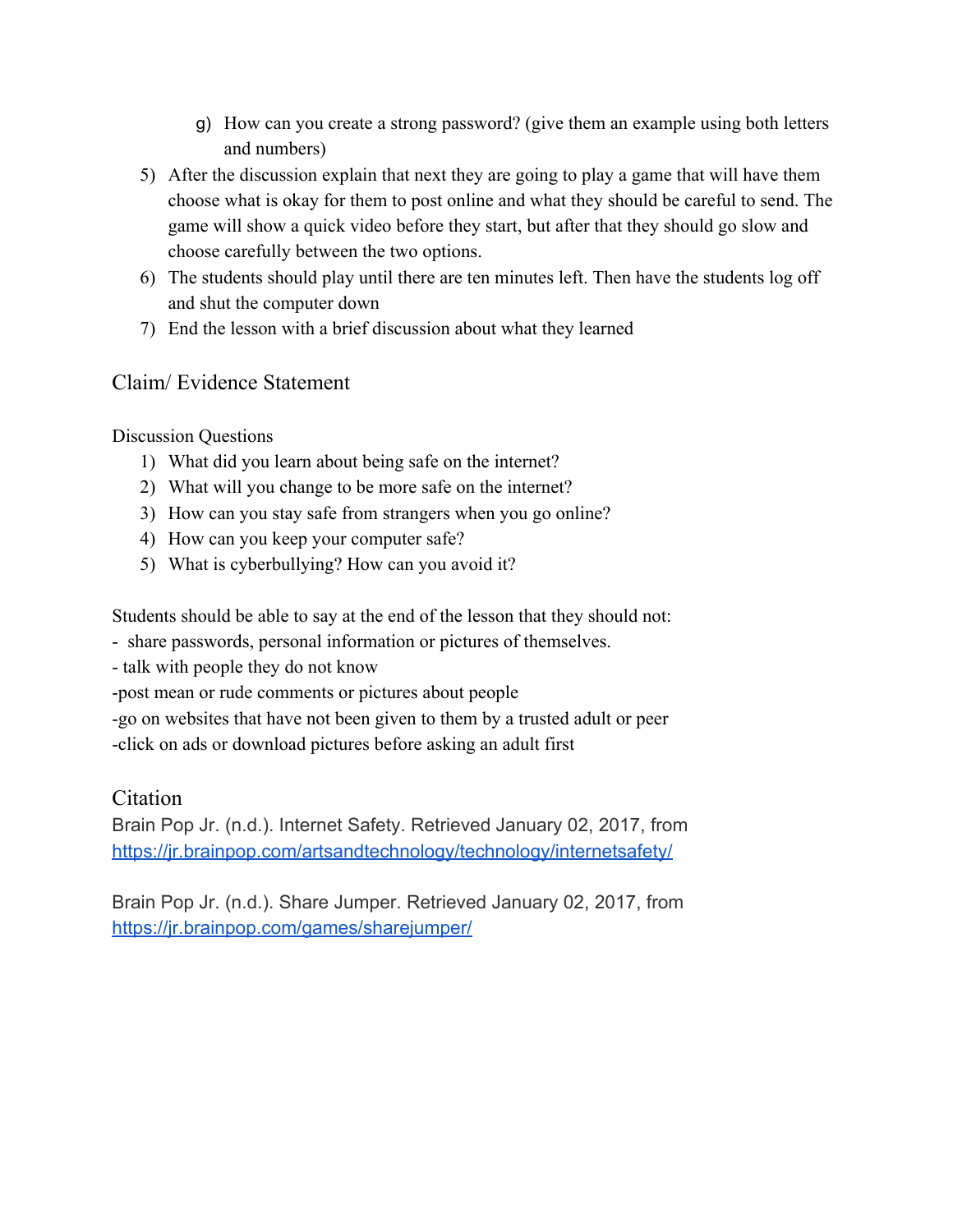# Exploring the Animals of the Rainforest

#### Introduction

The Amazon Rainforest is located in South America and is filled with many different types of animals. There are monkeys, frogs, jaguars and hundreds of different types of insects. These animals all live together and interact in the same habitat. Many big businesses are coming in and cutting down tress in the rainforest to make their products. This is causing many of the animals to lose their homes and have to find somewhere else to live or die. The Amazon Rainforest Conservation Foundation is asking you



to help them create a list of some of the animals who live in the rainforest. Each of you will pick one animal and will find out different facts about the animal. At the end we will put them into a list and see several different animals that call the Rainforest home.

In computer science lists like these are called databases. A database is a place where people can store their data and use it to look at different facts and patterns in it. Databases are used a lot in everyday life to keep information organized. For example the local library uses a database to keep track of all of the books they have in it. They also list the type of book, who the book is by and when it was published. This keeps the library organized and it helps people easily look up a book or author they are trying to find. Telephone books or the contact list in your phone also is a database. These lists keep track or the person, their different phone numbers, their e-mail address and sometimes lists where they are from. This was all this information is in one location when you look someone up. Databases keep information organized and easy to find.

# Computer Science Connection

Computer Scientists use databases to organize their data and to keep it all in one place. The databases also allow them to analyze and sort their data. Having all of the information in front of them allows them to compare different numbers and see any patterns or trends. They can also sort the data by different categories and use it to create graphs. Databases make life easier by keeping data organized and all in one place.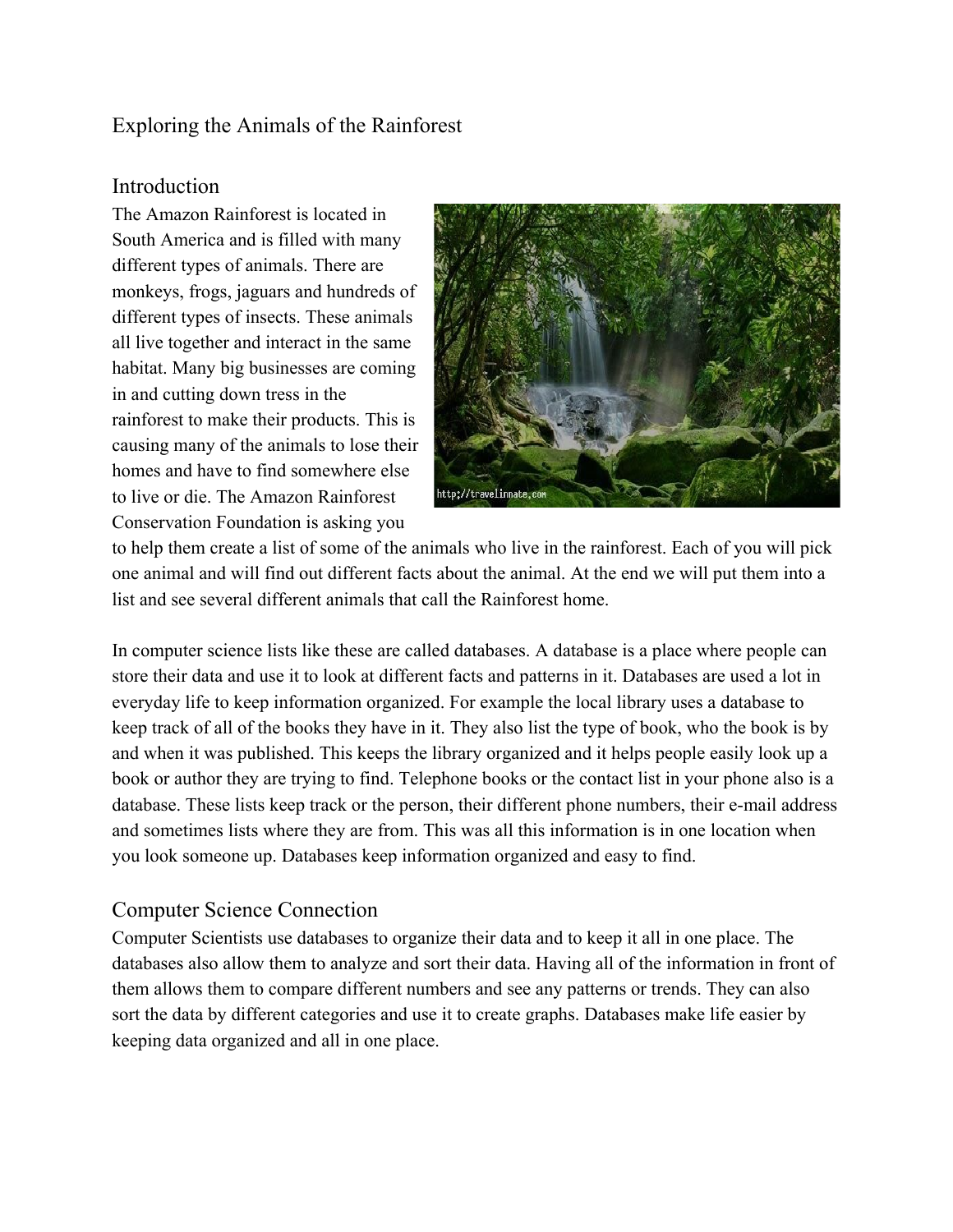# Massachusetts Digital Literacy and Computer Science Standards

3-5.DTC.c.2 Perform searches to locate information using two or more key words and techniques to refine and limit such searches.

3-5.CT.c.1 Describe examples of databases from everyday life (e.g., library catalogs, school records, telephone directories, contact lists).

3-5.CT.c.2 Collect and manipulate data to answer a question using a variety of computing methods (e.g., sorting, totaling, averaging) and tools (such as a spreadsheet) to collect, organize, graph, and analyze data.

#### Learning Objectives

Students will be able to:

- Search the internet for information on their animal
- Collect data and then put it into a spreadsheet
- Sort the data in different categories to help compare
- Analyze data to see similarities and differences between data points

# Materials

- Computer with internet access
- Excel Spreadsheet
- Worksheet to write down data
- Pencils

# Procedure

- 1) The teacher will read the introduction to the students and make sure the students understand what a database is used for.
- 2) Ask students to choose an animal that lives in the Amazon Rainforest. Each student should pick their own animal. Once a student has picked an animal the teacher should write it on the board so no one else can select that animal. The students can use the internet to look up different animals if needed.
- 3) Once each student has picked an animal the teacher will hand out the worksheet with the database questions on it. The students will be instructed to go onto a website that has a .org, .edu or a .net at the end to find more information on their animal. The teacher should explain that websites with .org, .edu and .net are run by organization that tend to be more reliable than .com websites. The students should be careful about making sure their information is from a reliable source.
- 4) The students should take time to find the answers to all of their questions. While the students are working the teacher should open an excel sheet at the front of the classroom with all of the categories listed at the top.
- 5) One by one the students should come up and enter their data into the spreadsheet.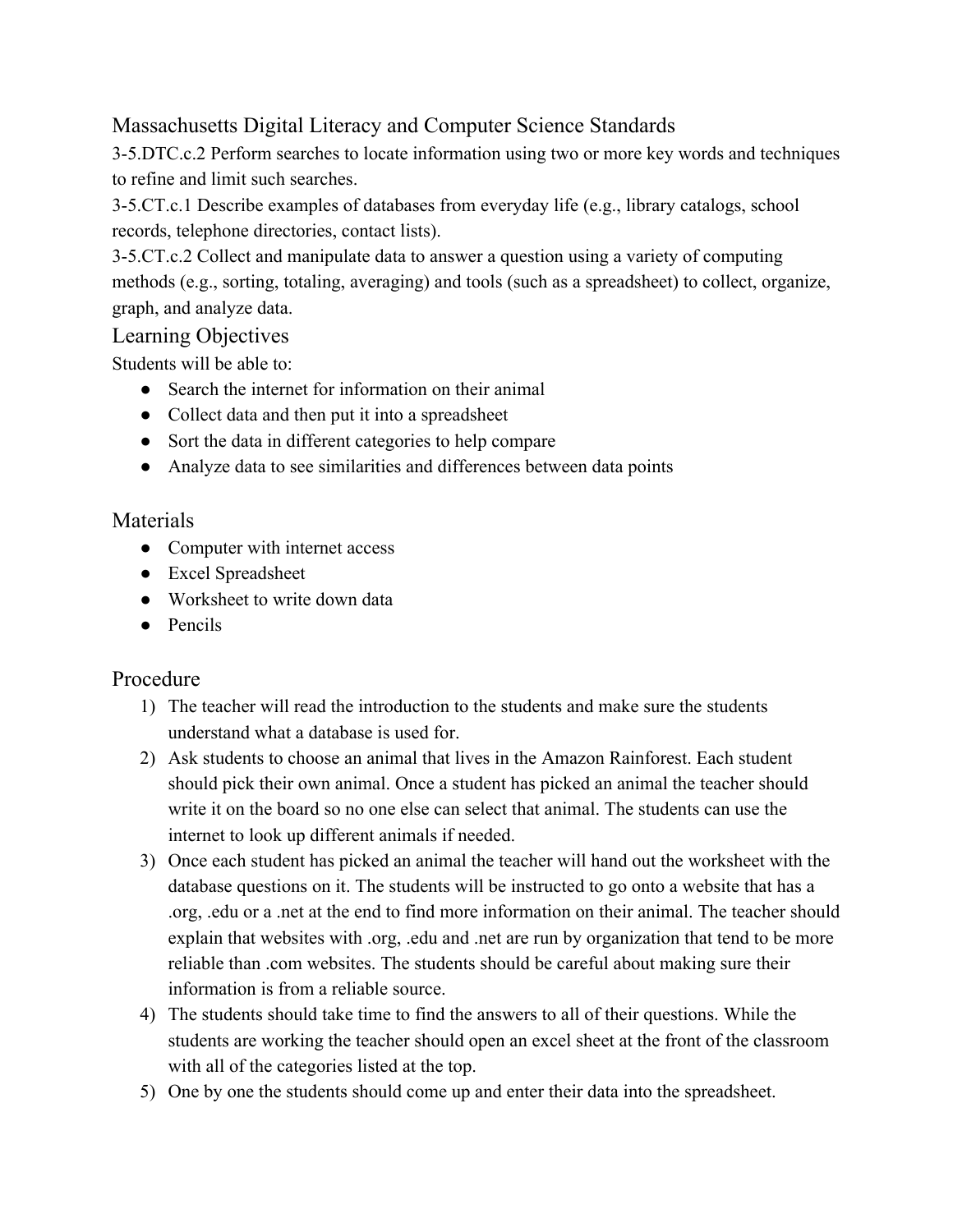- 6) When all of the students have entered their data the teacher will begin to point out different patterns or trends they noticed in the data.
- 7) The first piece of data the teacher should sort for the students is the color of the animals. The teacher should select all of the data and then click on the data tab on the top of the excel sheet. Under the data tab the teacher will select the sort feature with the letters on it and choose to sort with the a's at the top or the bottom. This will alphabetize the list so students can see what colors are more common and what other ones are not.
- 8) The teacher can then go on to sort the height and weight of the animal to see which animals are the biggest and which ones are the smallest. This process works the same way using the sort tool.
- 9) This can be done for as many columns as the teacher wants. The teacher should also explain that this program can also create graphs for the students based on the numbers. To do this the teacher should highlight the name of the animal column and then a column with a numerical value such as the height or weight. Then they should go to the charts tab and select bar graph. This will create a graph where students can see in front of them what animals are the tallest or weigh the most. As the teacher goes through this they should explain each of the steps they went through to help show the students.
- 10) At the end of the lesson the teacher should use the questions at the end to guide students through a quick analysis and discussion of the data.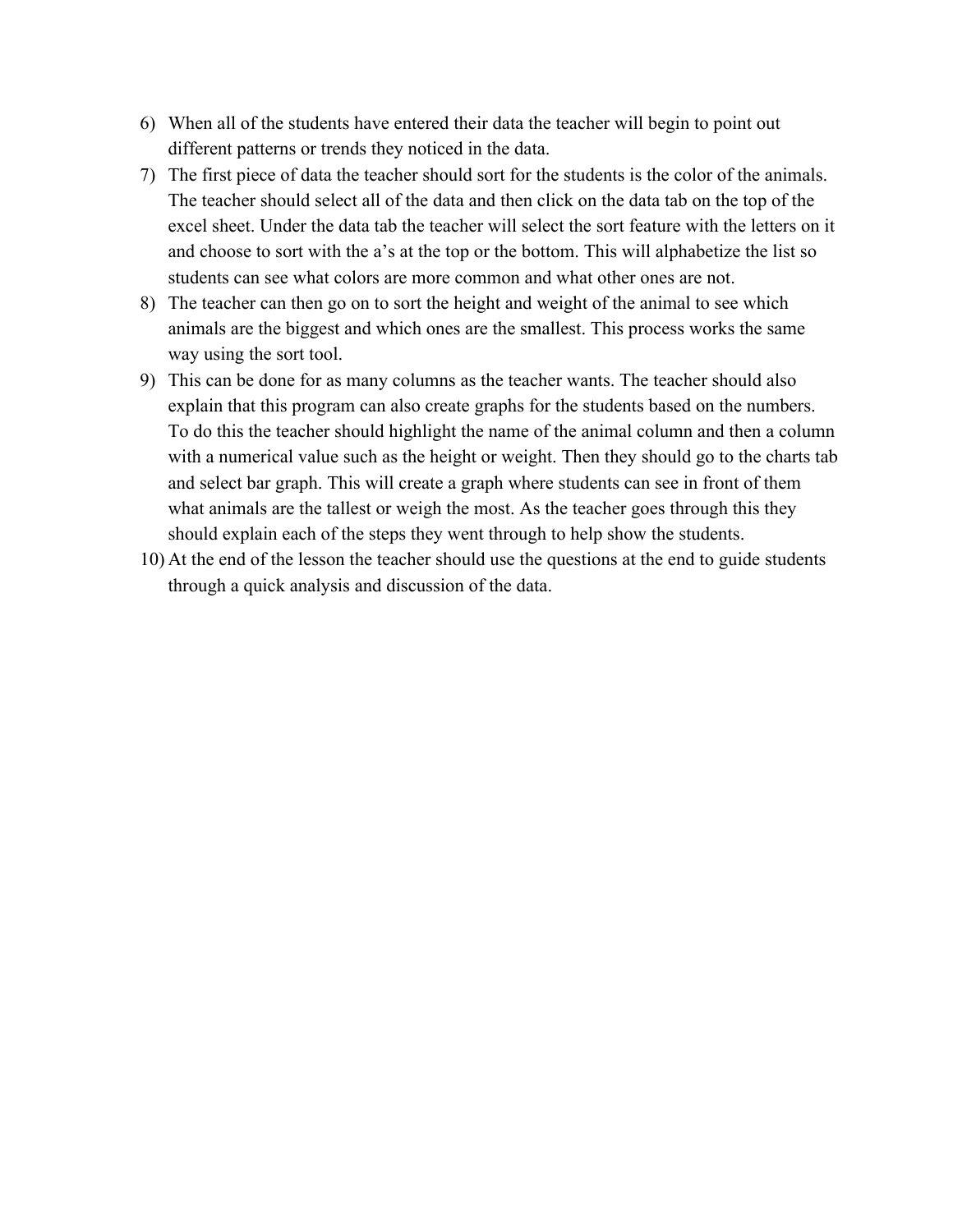**Worksheets/Tables** Each student will get a worksheet of the questions below:

#### **Amazon Rainforest Database Activity Questions**

What is the name of your animal?

What type of animal? (mammal, reptile, amphibian, bird or insect)

What is the color of the animal?

What is the texture of the animal's skin?

What do they eat?

Where do they sleep?

What is their average weight?

What is their average height?

Do they have a tail?

How does it move?

Fun fact about your animal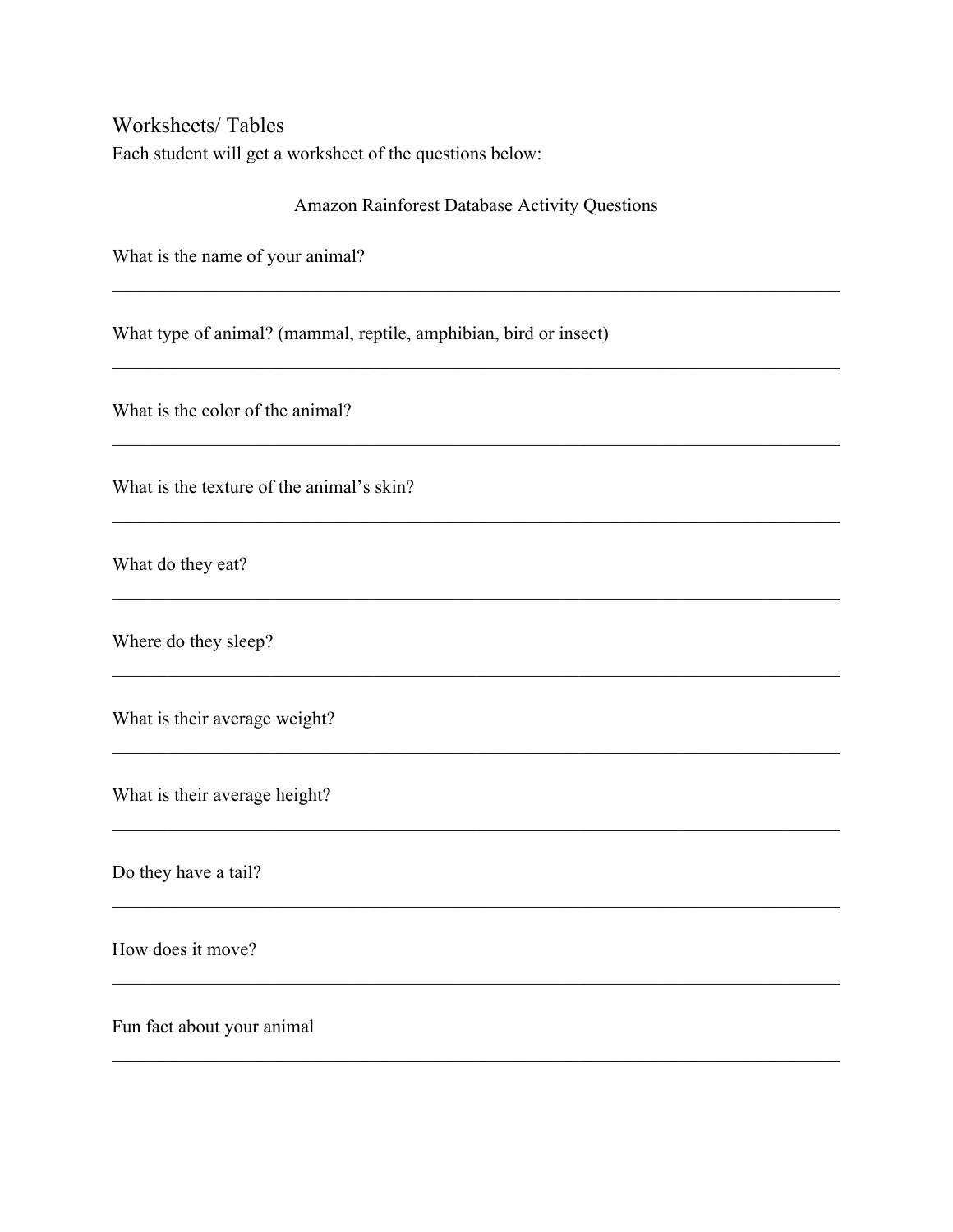The teacher should also have an excel sheet open at the front of the classroom with each of these questions as a title of a column across the top.

#### Discussion Questions

At the end of the lesson the teacher will ask the students the following questions to gauge their learning

- 1) Looking at the graph we made which animal was the tallest? Which one was the shortest?
- 2) What animal weighed the most? Which weighed the least?
- 3) How do you think this database could help people who are trying to save the Rainforest?
- 4) How could a computer scientist use a database to help them?
- 5) How could you use a database to make your life easier?

# Citation

Idea inspired by:

Brady, M. (2002, May 13). Lesson Plans: Creating a Database (Elementary, Computer). Retrieved December 27, 2016, from http://teachers.net/lessonplans/posts/2582.html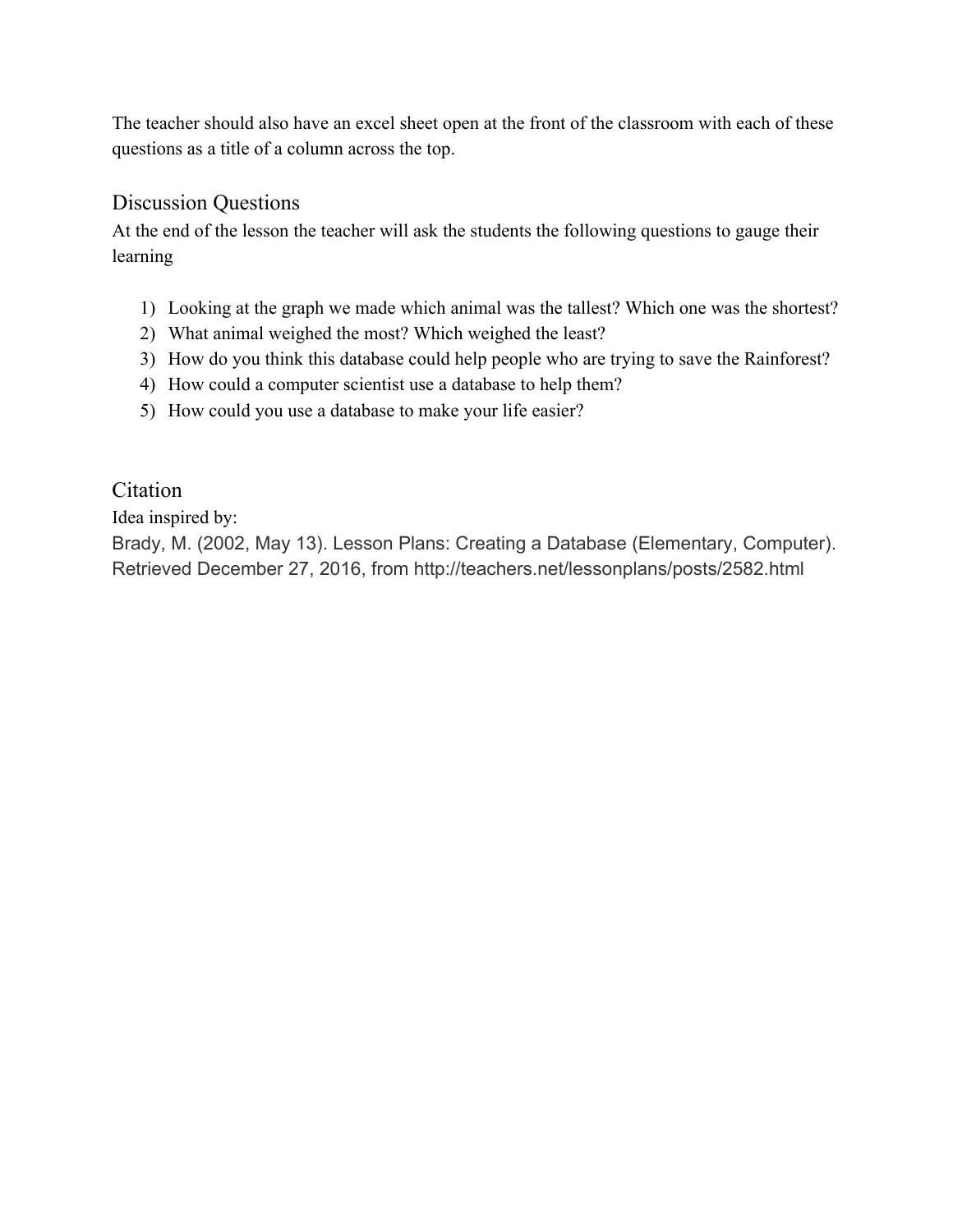Can you crack the code?

#### Introduction

You are a secret agent working for the Barack Obama, the President of the United States. It is your job to read the President's mail to check that everything is safe for the President to read. One day you open a letter to find not words, but only boxes. Some of the boxes are white and others are colored in black. When you look at it you wonder if it is supposed to be a message for the



President. The question is what does this message say and is the president in trouble? When you take out the letter you see that whoever sent the message included an encoder that has all the letters in the alphabet next to boxes. Each letter has eight boxes that represent it and every letter has different boxes colored in. It is up to you to take the decoder and try to figure out what this message says.

In Computer Science this secret code has a name and it is called binary. Computers use the binary system to communicate and store data on their hard drive. In a previous lesson we talked about booleans and how there are only two answers to booleans. The binary system is very similar to that. A computer cannot read words like we can so it needs another way to figure out what you are trying to tell it to do. In the binary system there are boxes, called bits in computer science and there are only two options for the boxes. The boxes could either be colored in black or left blank. Depending on if the box is colored in or left blank tells the computer what it should be doing with this information. Different boxes would be colored in if you asked the computer to delete a document versus saving it to your computer. Today we will practice being a computer to see if we can use the binary code to see what message is trying to say.

# Computer Science Connection

Computer scientists have to understand how the binary system works in order to write code, which is the translation from the language we speak to what the computer can understand. We talked about how the computer uses booleans and can understand true or false questions. The binary system works in the same way, but the boxes, or bits, are either turned off or on. The computer scientist has to decide what they want the computer to do during their game and program. They then have to translate that into binary and turn on or off certain boxes. That will tell the computer what it should be doing. Today we will practice being the computer to figure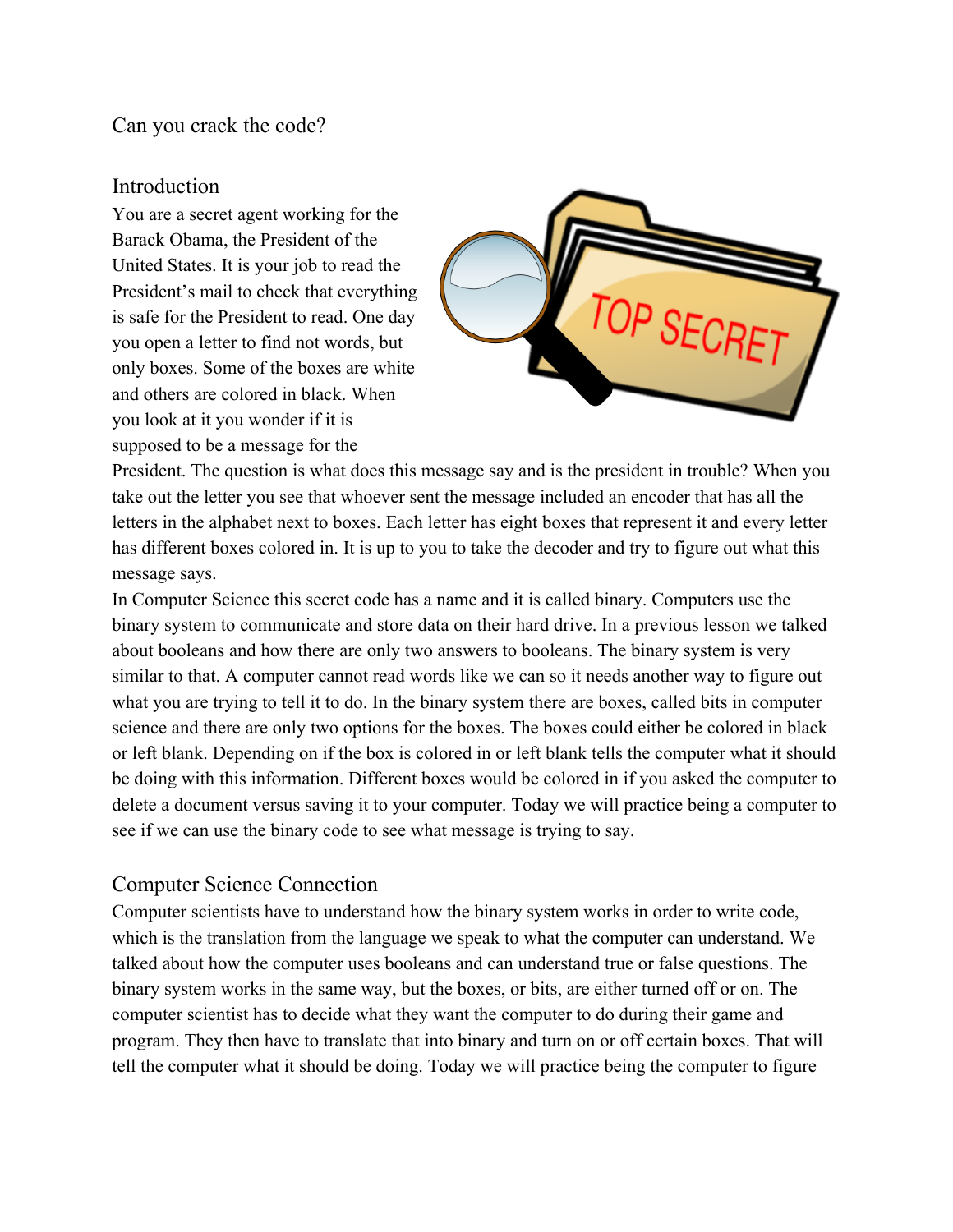out what the secret message is trying to tell the president. Once you solve the secret message you will then take a turn being a computer scientist and will write your name out in binary.

# Massachusetts Digital Literacy and Computer Science Standards

3-5.CT.a.1 Use numbers or letters to represent information in another form (e.g., secret codes, Roman numerals, abbreviations).

# Learning Objectives

Students will be able to:

- encode binary pictures using a table
- write their name in binary
- Explain how binary is used in computer science

# Materials

- Secret message in binary
- The binary encoder card
- The binary cut out strips
- Scissors
- Pencil

# Procedure

- 1) The teacher will begin the lesson by reading through the introduction to students and make sure they review the boolean data from the previous lesson. The teacher should also review the new vocabulary words, binary, code and bit.
- 2) Before the teacher hands out the secret message they should give every student an encoder card and practice saying a couple of letters out loud to the students. For example the teacher could pick the letter M. The letter looks like this in the binary code:

м

**THE RESERVE THE THE SHOULD FOR THE SHOULD FOR THE SHOULD FOR THE SHOULD FOR THE SHOULD FOR THE SHOULD FOR THE SHOULD FOR THE SHOULD FOR THE SHOULD FOR THE SHOULD FOR THE SHOULD FOR THE SHOULD FOR THE SHOULD FOR THE SHOULD** have it in front of them. The teacher will draw 8 blank boxes on the board and ask one student to come up to the board and fill them in as the teacher speaks. Out loud to the class to represent the letter M the teacher should say "color, don't color, color, color, don't color, don't color, color, don't color." As the teacher goes through the student should color in the correct squares on the board. The students will then all use their encoder cards to figure out which letter it is. The students could work in pairs or on their own. Once they figure out the letter the teacher could decide to do a couple more examples all together.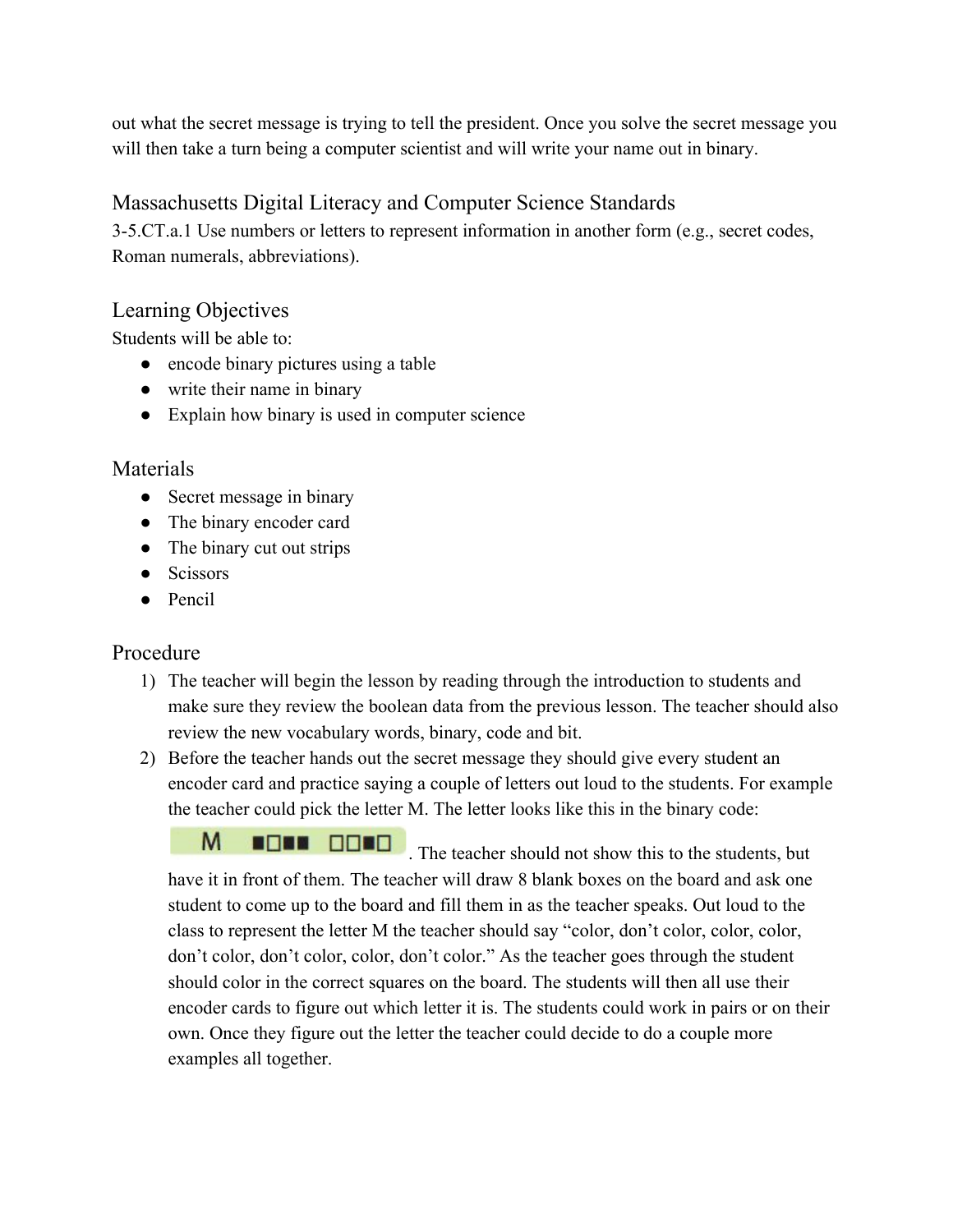- 3) Once the students have a good idea of how to encode the letter the teacher should hand each student the secret message they will be trying to solve. The teacher should remind the students that each individual letter is 8 boxes, so every line is a different letter. The students can work in pairs trying to figure out the message. The teacher should walk around as the students are working on this helping whenever they get stuck.
- 4) Once the students are finished the teacher can go over and check to see if the message is correct. If it is wrong the teacher should guide them back to where they made a mistake. If it is correct the teacher can hand them the initial cut- out strips and have them try to write out their name using the encoder card.
- 5) Once all of the students are finished encoding the secret message the teacher should stop the students and tell them they will have more time to finish writing their names after they talk about the message. The teacher should begin to discuss the activity using the questions at the bottom of this page.
- 6) After the discussion the teacher can allow time for students to finish writing their names in binary. When students are finished if there is time they can show off their names to the class.

# Worksheets/ Tables

Encoder Card:

| Letter | <b>Binary</b> |              | Letter | <b>Binary</b> |             |               |  |
|--------|---------------|--------------|--------|---------------|-------------|---------------|--|
| A      | 00 O O        | mo           |        | N             | 88 O O      | 0000          |  |
| B      | a di ka       | an an        |        | O             | an de       | 0000          |  |
| C      | 00 O          | <b>THE</b>   |        | P             | 0001        | <b>THE RE</b> |  |
| D      | 88 O B        | 80 60        |        | Q             | 0000        | . <b>.</b> .  |  |
| E      | 66 O O O      | 88 B B       |        | R             | 88 B B      | mo            |  |
| F      | a de la       | 80 C S       |        | S             | 8000        | 80 D D        |  |
| G      | nam           | 8000         |        | т             | 0001        | OOO           |  |
| н      | n de la       | <b>THE R</b> |        | U             | 80 B B      | 80 B B        |  |
| ı      | non           | <b>DETER</b> |        | v             | N 00 1      | 800           |  |
| J      | n a m         | <b>ANDR</b>  |        | W             | 0000        | 800 C         |  |
| κ      | 88 O B B      | <b>BOBB</b>  |        | X             | 000 I       | n 11 1        |  |
| L      | a de la       | <b>ODER</b>  |        | Υ             | <b>RODU</b> | n nan         |  |
| M      | 00 O O        | <b>OO DO</b> |        | Z             | NO 1        | 100           |  |
|        |               |              |        |               |             |               |  |

Depiction of ASCII Encoder Card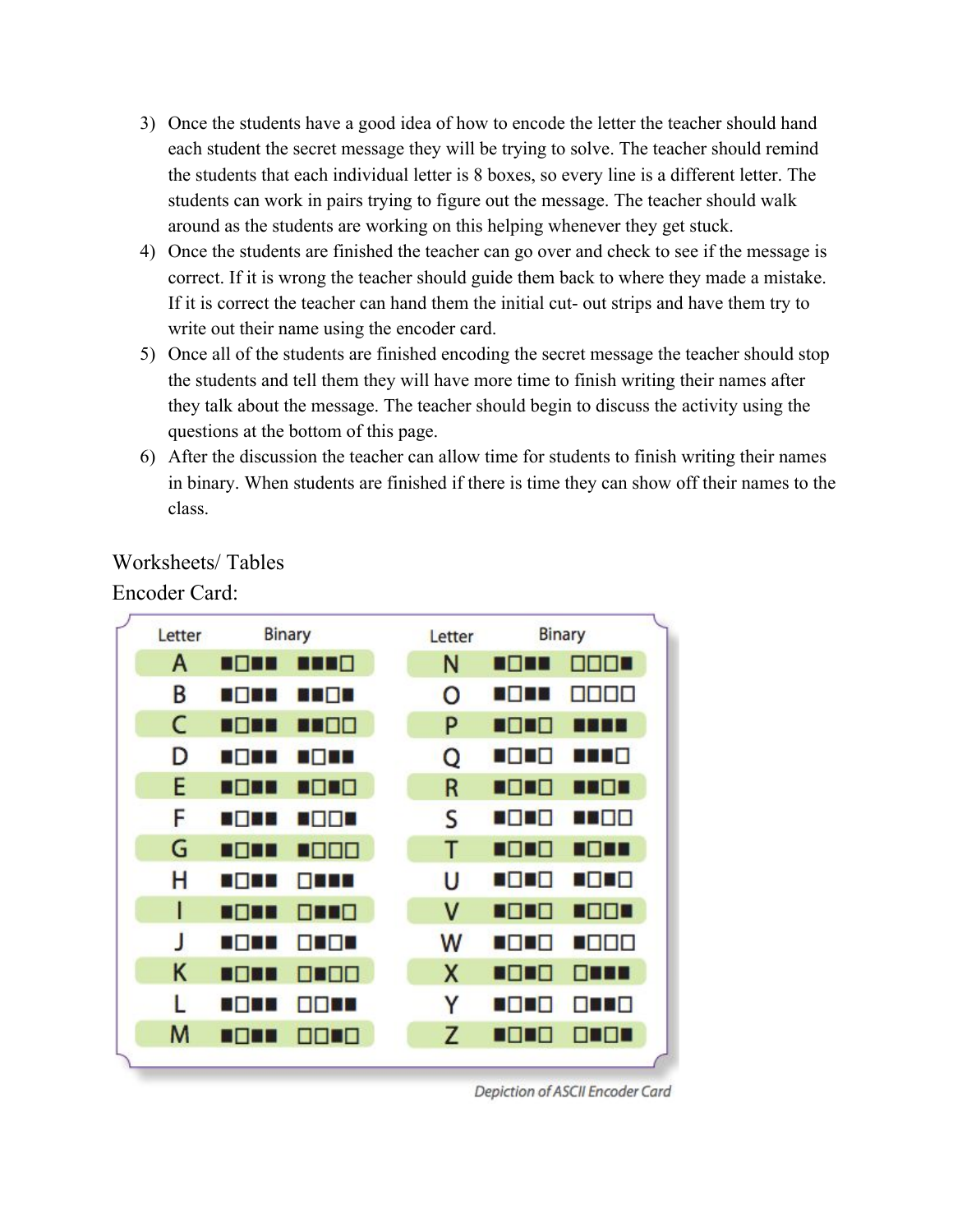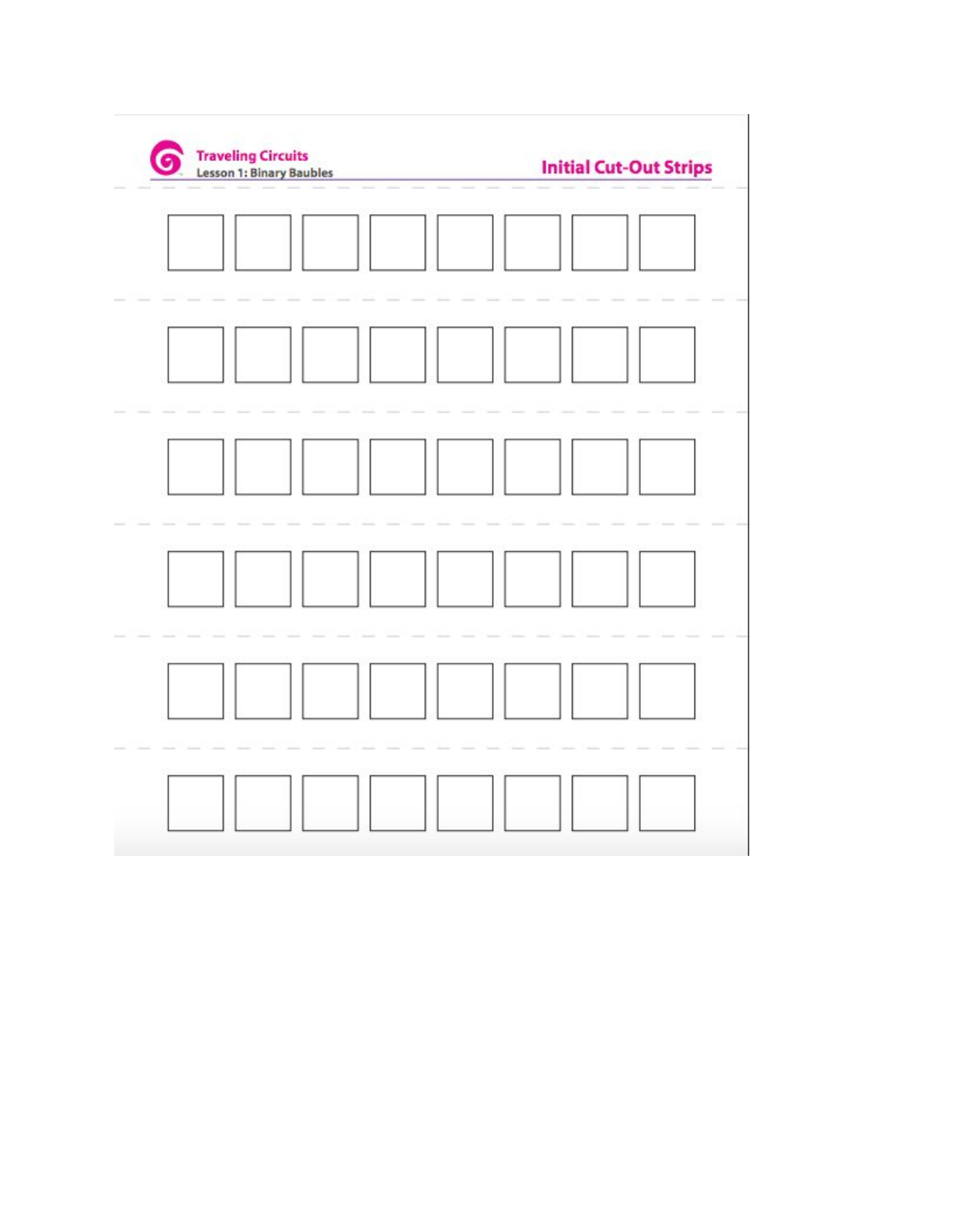# Secret Code:



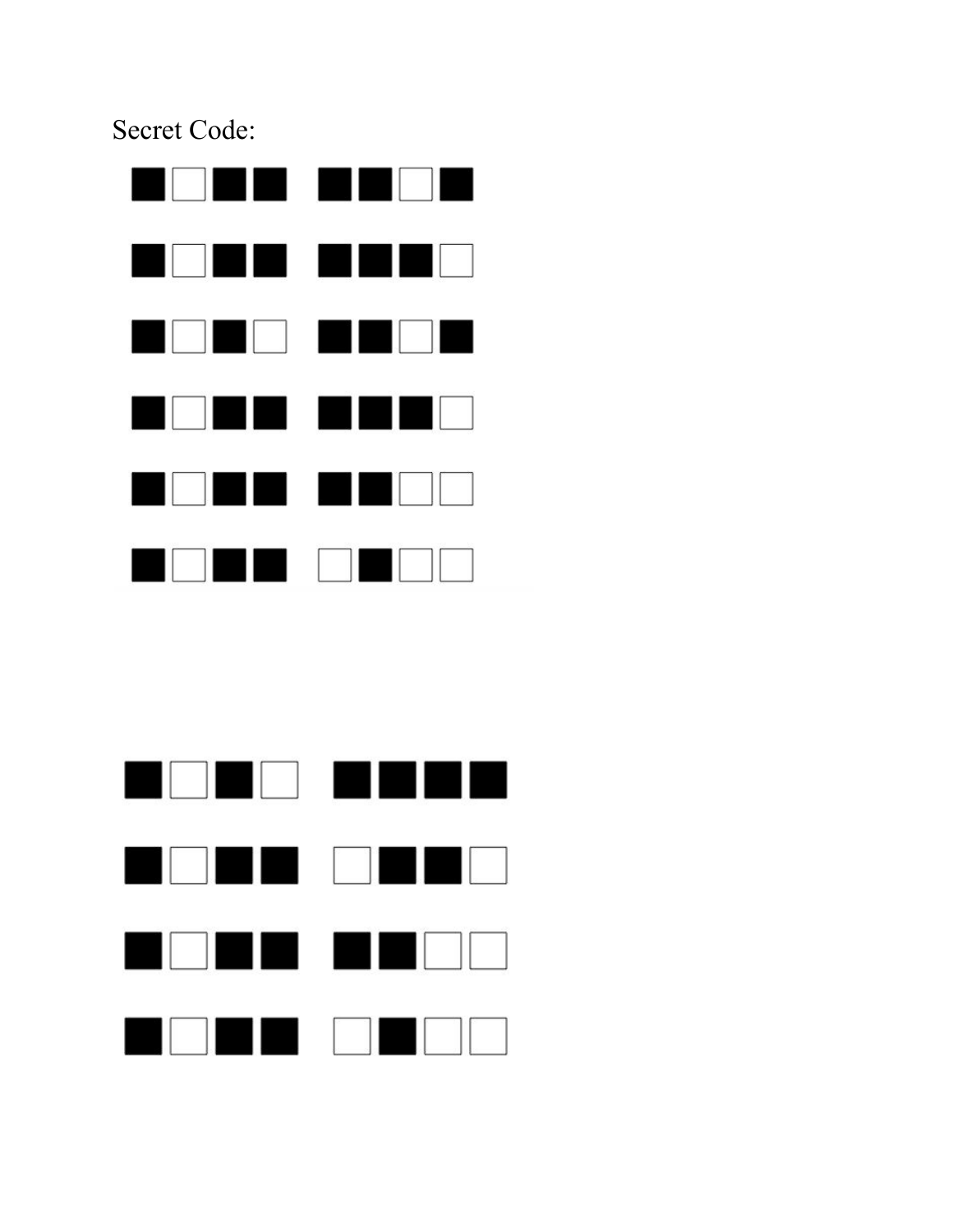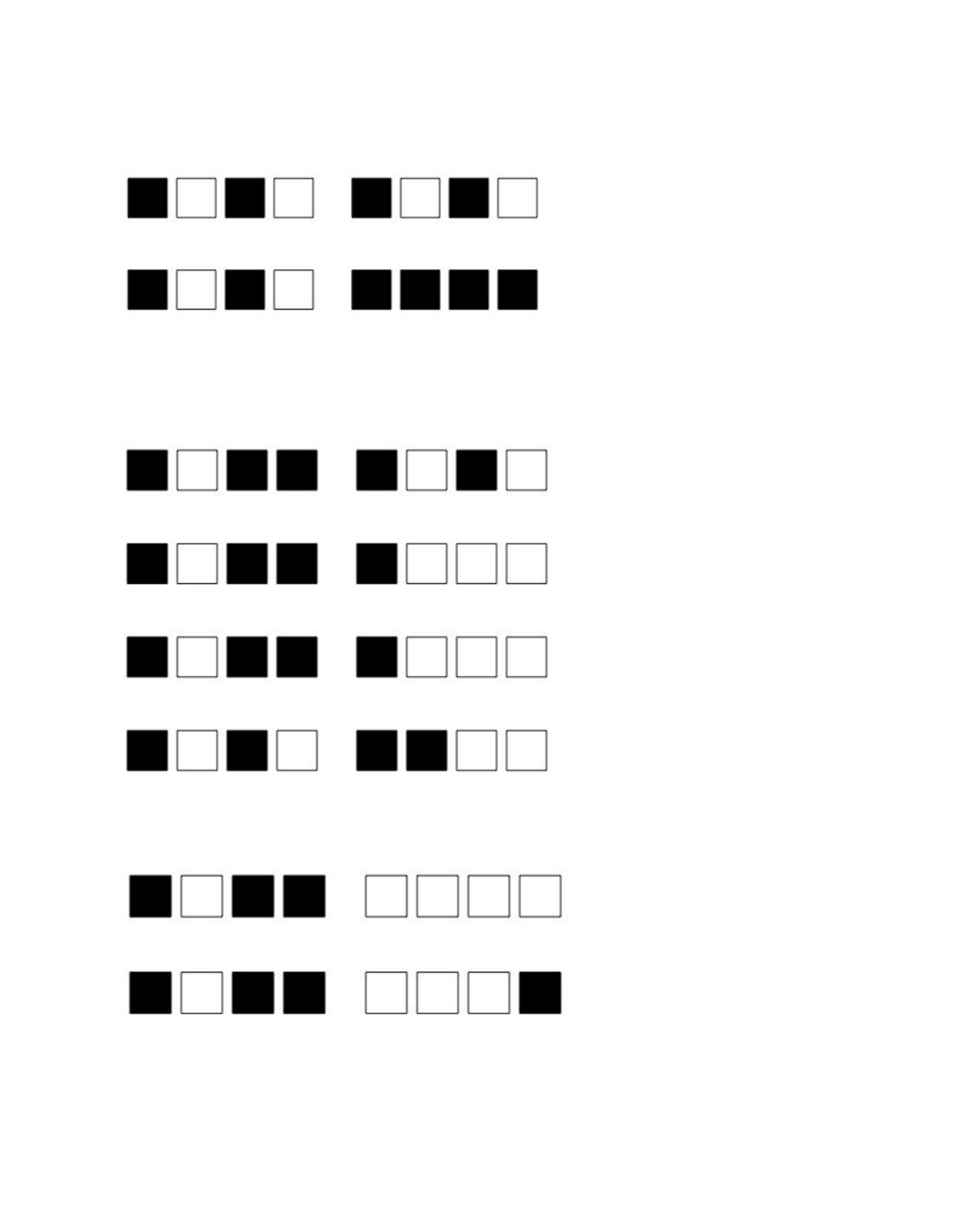

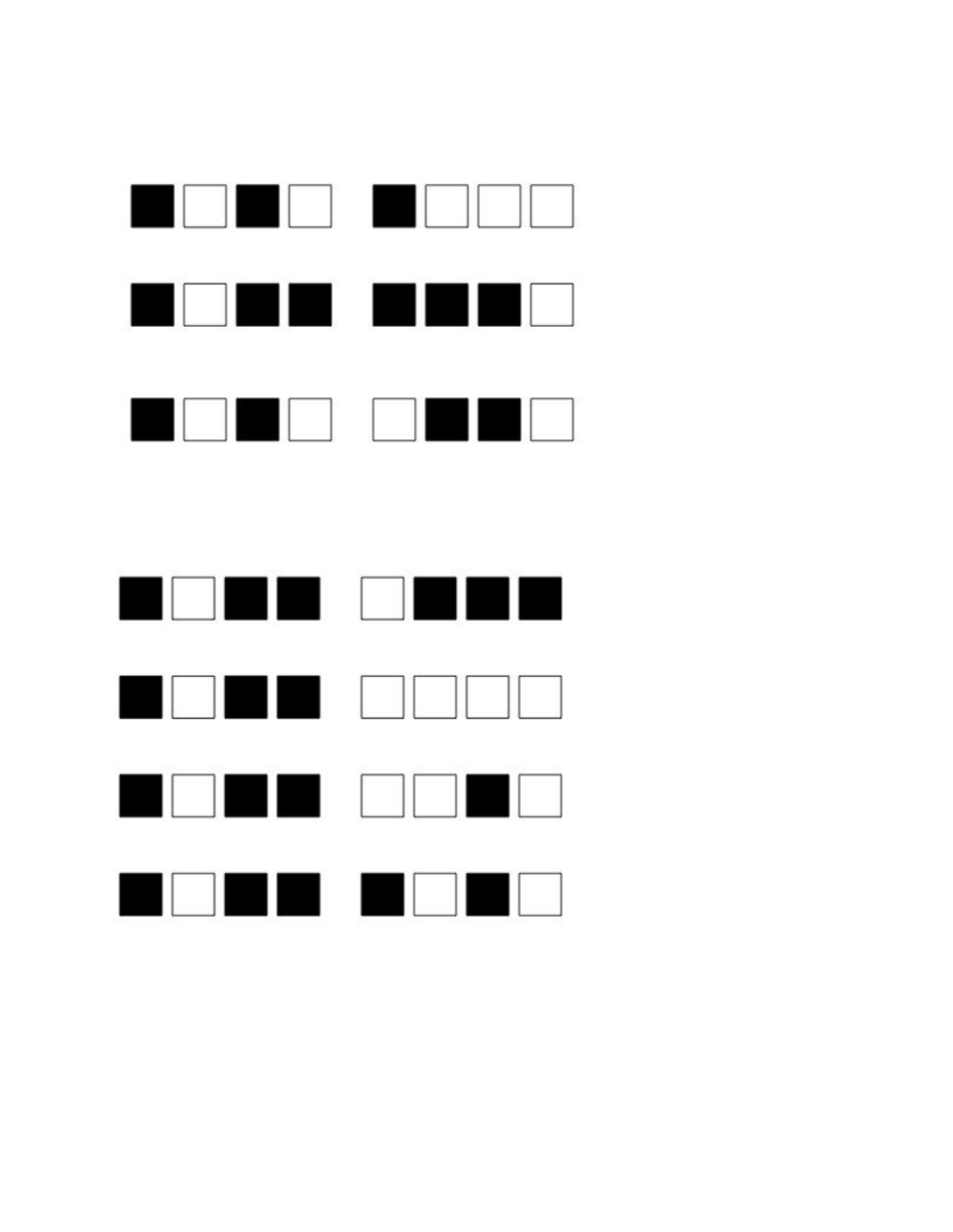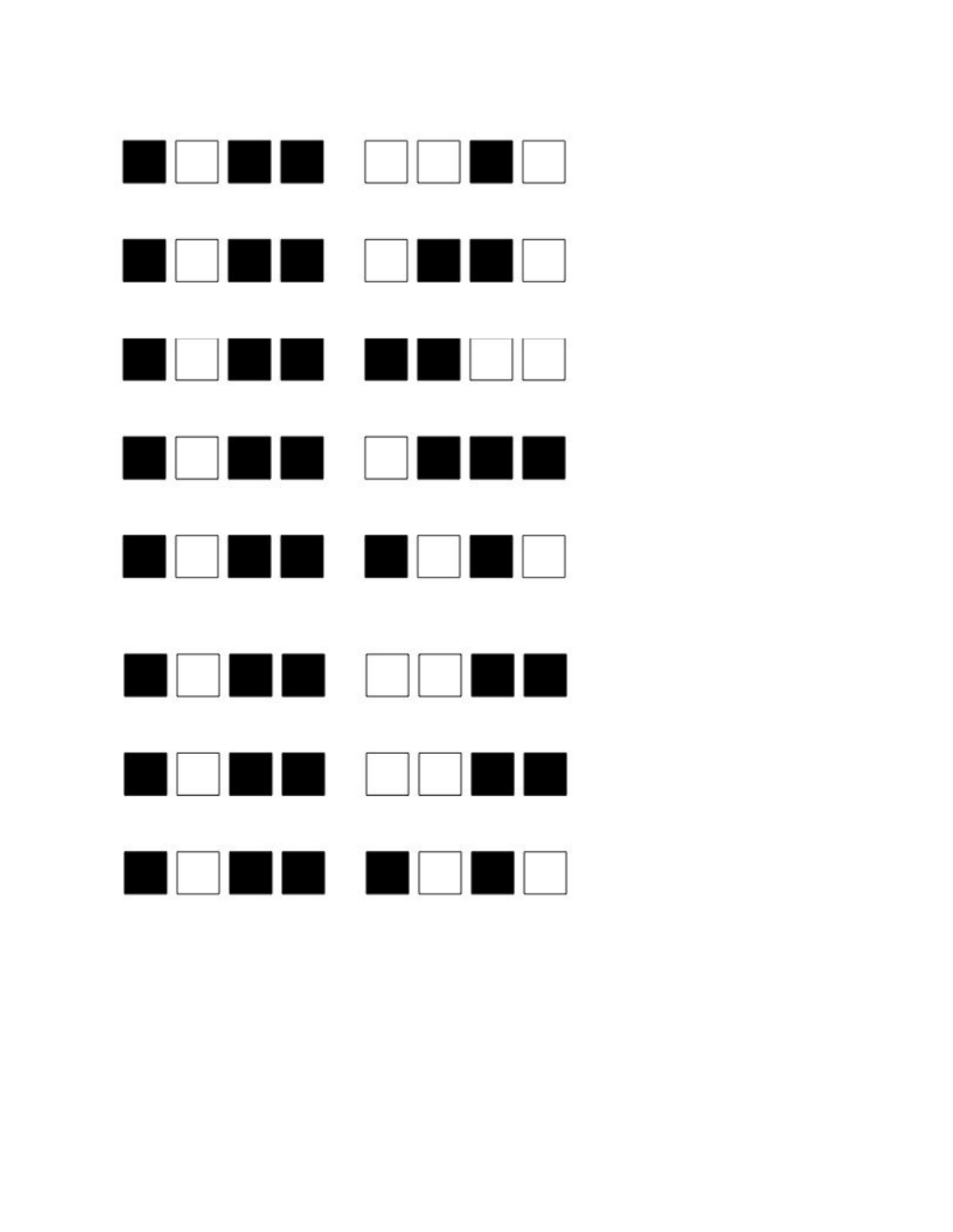Answer to secret code: Barack, Pick up eggs on your way home  $\sim$  Michelle

# Discussion Questions/ Evidence Statements

To begin the discussion of this lesson the teacher could write a few student's names up on the board in binary and the other students would have to use their encoder to see which student it is in the class. This will give the teacher a good idea if students are understanding the basics of binary. The teacher should then ask students the following questions.

- 1) What was the most difficult part of this lesson?
- 2) What is binary language?
- 3) How do computers use binary to communicate?
- 4) Why does binary make computer scientists communication with computers easier?

#### Citation

Thinkersmith. (2013). Binary Baubles.<https://code.org/files/CSEDbinary.pdf>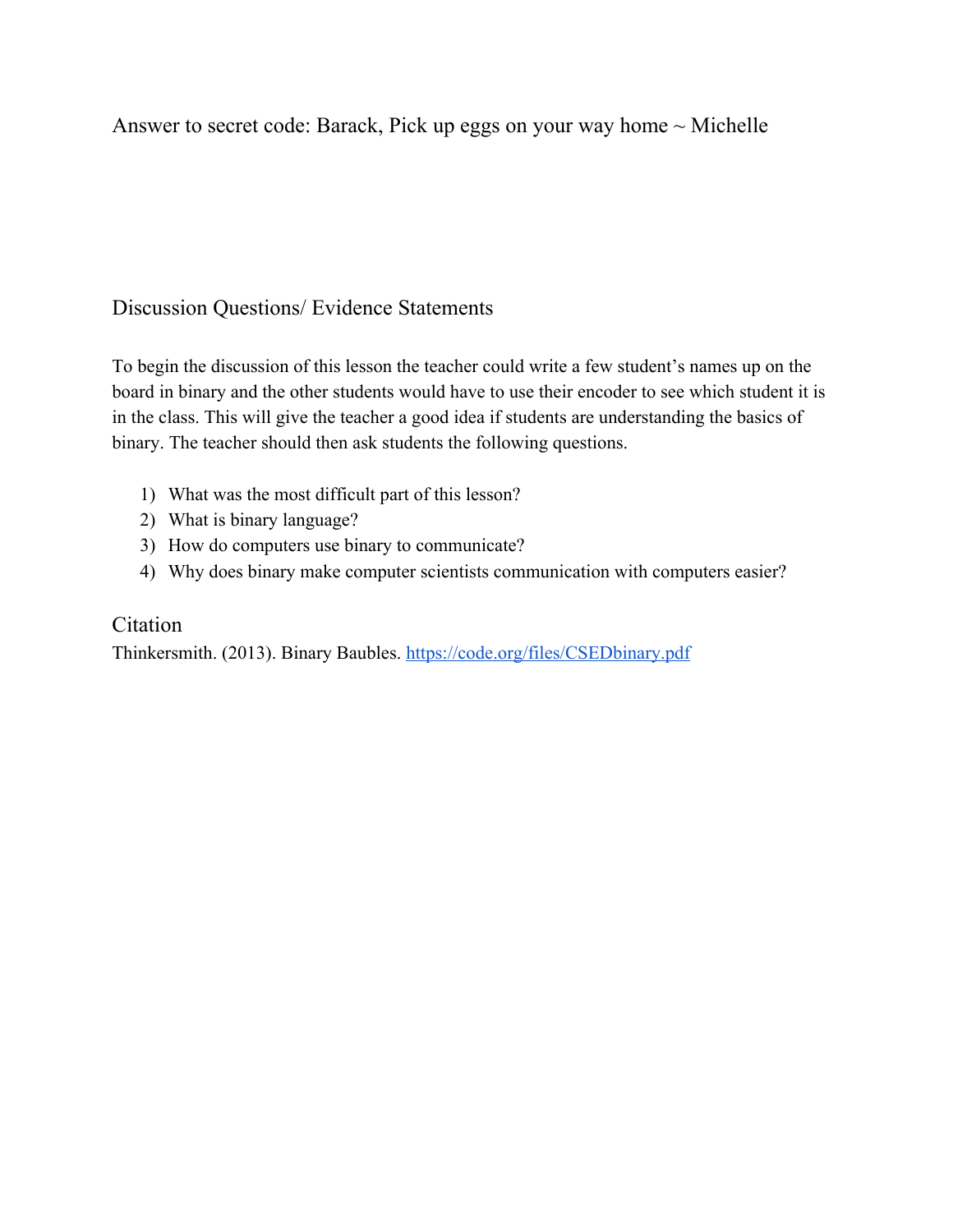# Let's Build a Paper Airplane

#### Introduction

Every morning you wake up and follow different steps to get ready for school. Your steps, or routine, might be to wake up, eat breakfast, brush your teeth, comb your hair and then watch TV before you get on the bus. Your parents also follow their own routine for getting ready for work or to take care of the house. They might wake up, take a shower, make sure you are awake, eat breakfast, make your lunch, brush their teeth, comb their hair, and then drive you to school or to the bus stop. We all have our own routines



when we wake up, but we all might do them in our own way or order. But your routine is special to you because it is what you do every morning to get yourself ready to leave the house.

Computers also follow their own routines called algorithms. An algorithm is a list of steps you can follow to finish a task. The computer follows this list of steps to complete what you are asking it to do. In the past couple of lessons we have talked about how computers read, think back to the binary, and now we are going to talk about what the computer reads. When you play a game on your computer and start clicking on different tasks and characters it creates a list of steps, or an algorithm, that the computer follows. Just like your morning routine helps you stay on task of what you should do before school the algorithm helps the computer know how it is supposed to respond when you click on something and what to do next. Just like our morning routines are different there might be more than one algorithm that the computer could follow to get to the end of a game or task. Different algorithms might take you on different adventures in the game and allow you to play over and over again with different stories. The computer follows the algorithm to get you to the end of your game or task.

# Computer Science Connection

Computer scientists work hard to create the algorithms that the computers follow. They have to put a list of steps together that the computer will be able to follow. This can be a difficult process if you are asking the computer to run a complex game like Mario Kart. The computer scientist would have to break down each little step and put it into either binary or another computer language. Depending on the game they are creating computer scientists might also have to create many different algorithms for multiple story lines. This whole process can take a long time and can be the reason why a company does not come out with a new game for years. It is important that computer scientists understand each step that is needed in a game so they do not confuse the computer while you play the game.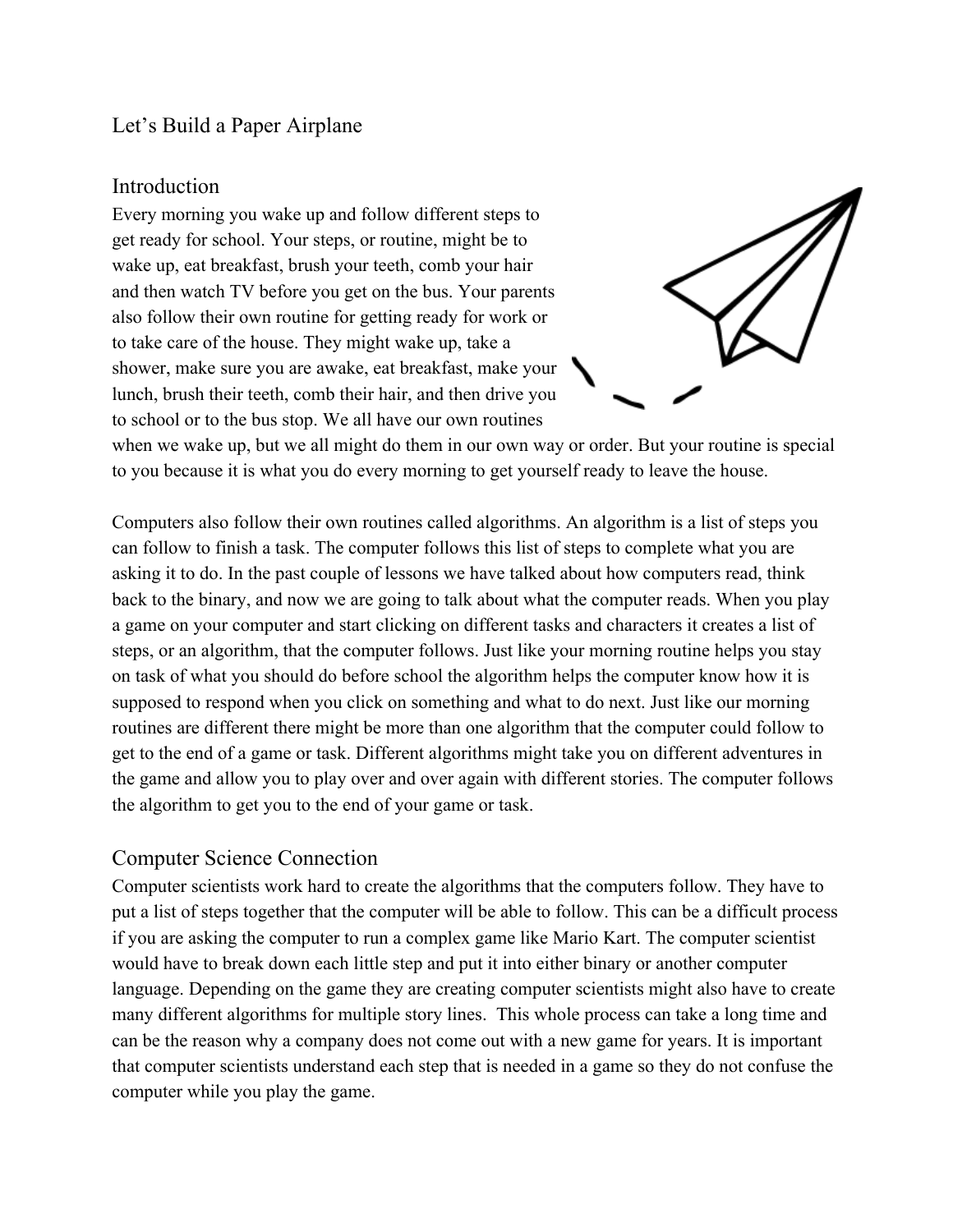# Massachusetts Digital Literacy and Computer Science Standards

3-5.CT.b.1 Define an algorithm as a sequence of instructions that can be processed by a computer.

3-5.CT.b.2 Recognize that different solutions exist for the same problem (or sub-problem).

# Learning Objectives

Students will be able to:

- Explain that an algorithm is a list of steps that a computer follows to finish a task.
- Build their own paper airplane based on a sequence of steps

#### **Materials**

- Blank computer paper
- Real-Life Algorithm worksheet
- Scissors
- Glue
- Rulers
- Painter's tape

# Procedure

- 1) Before the lesson begins the teacher should go through the introduction and make sure students understand what an algorithm is.
- 2) The teacher should also mark out a safe space in the classroom using painter's tape where student can test their paper airplanes to see how far they go. This space should be away from other students if possible.
- 3) The teacher should pass out a Real- Life Algorithm worksheet to every student
- 4) The students will cut out the steps for making a paper airplane from the worksheet
- 5) Students should then look at all the different pieces that have just been cut out and decide which six steps are the correct ones to build a paper airplane. There will be three left over once they have decided.
- 6) The students will then take the six steps they chose and decide which order they go in to build the best paper airplane possible
- 7) Once they have decided the steps glue them in order to a separate piece of paper
- 8) Students will then find someone else in the classroom who has finished gluing and then trade their steps with them.
- 9) Using the steps that you got from the other student they will use a blank piece of paper and try to build the paper airplane.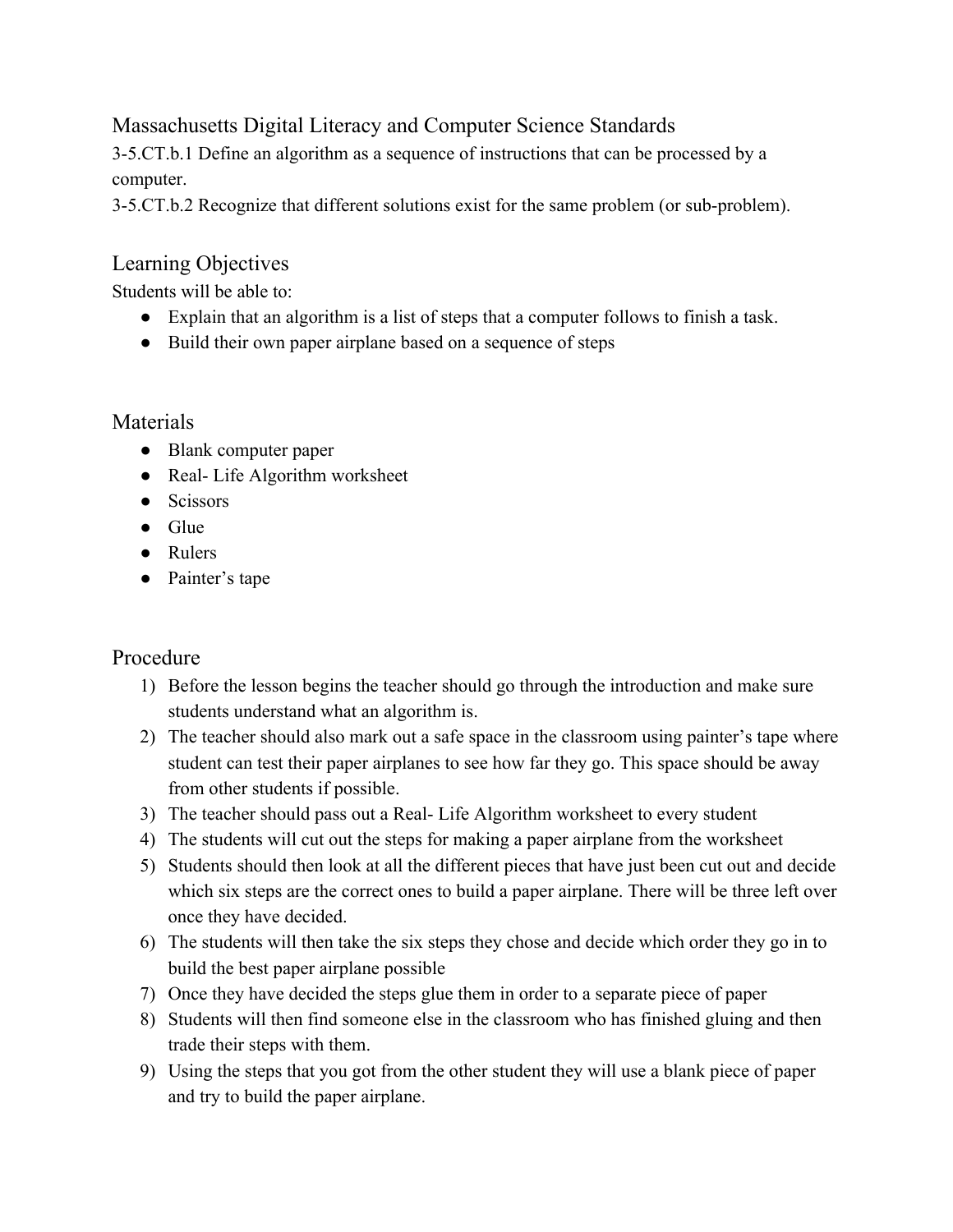- 10) Once finished building there will be a place to launch the airplanes to see how far they fly. They will use the rulers to measure how far the airplane went.
- 11) When all students have gotten the chance to fly their paper airplanes the teacher will begin a group discussion about the topic.

# Worksheets/ Tables

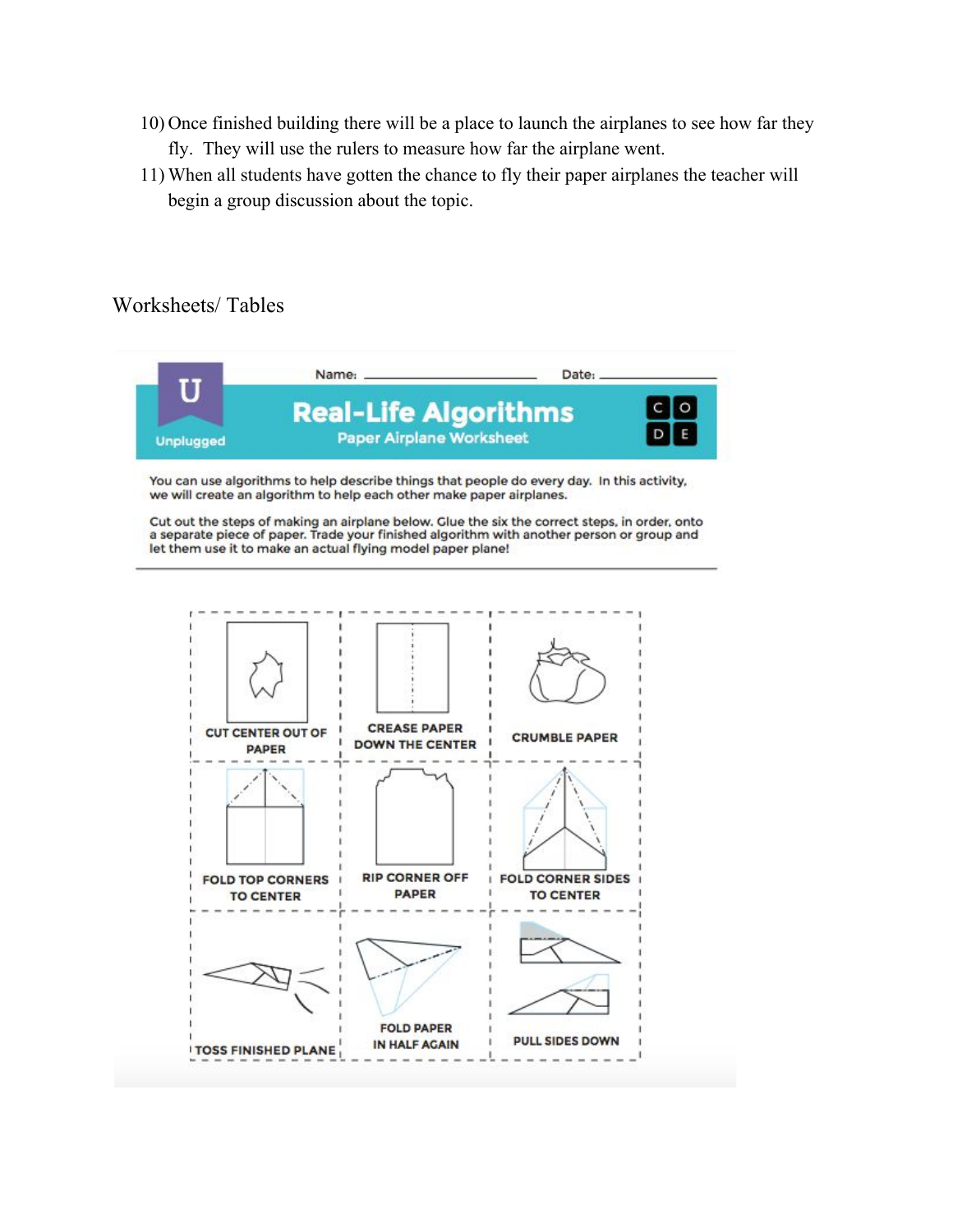# Discussion Questions/ Evidence Statement

After the students finish building the paper airplanes and flying them the teacher will lead a discussion.

- 1) What was the most difficult part of this activity?
- 2) What steps did you follow to build your paper airplane? Did those steps work? Would you change anything about them?
- 3) At any point did you understand the step but accidentally fold it incorrectly or do the wrong thing? Was it easy to fix it?
- 4) How can we relate what you did to computers?
- 5) How do algorithms have to do with computers?

At the end of this lesson students will see that computers follow algorithms to know what to do. Through this activity they will see that sometimes a step could be difficult to carry out, like folding the paper in the activity, and the computer might mess up a step and cause the game or activity to quit or skip. Sometimes computers do not work perfectly like we want them to, but they still try to follow the algorithm that is programmed.

#### Citation

Real Life Algorithms: Paper Airplanes. (n.d.). Retrieved from https://code.org/curriculum/course2/2/Teacher#Activity1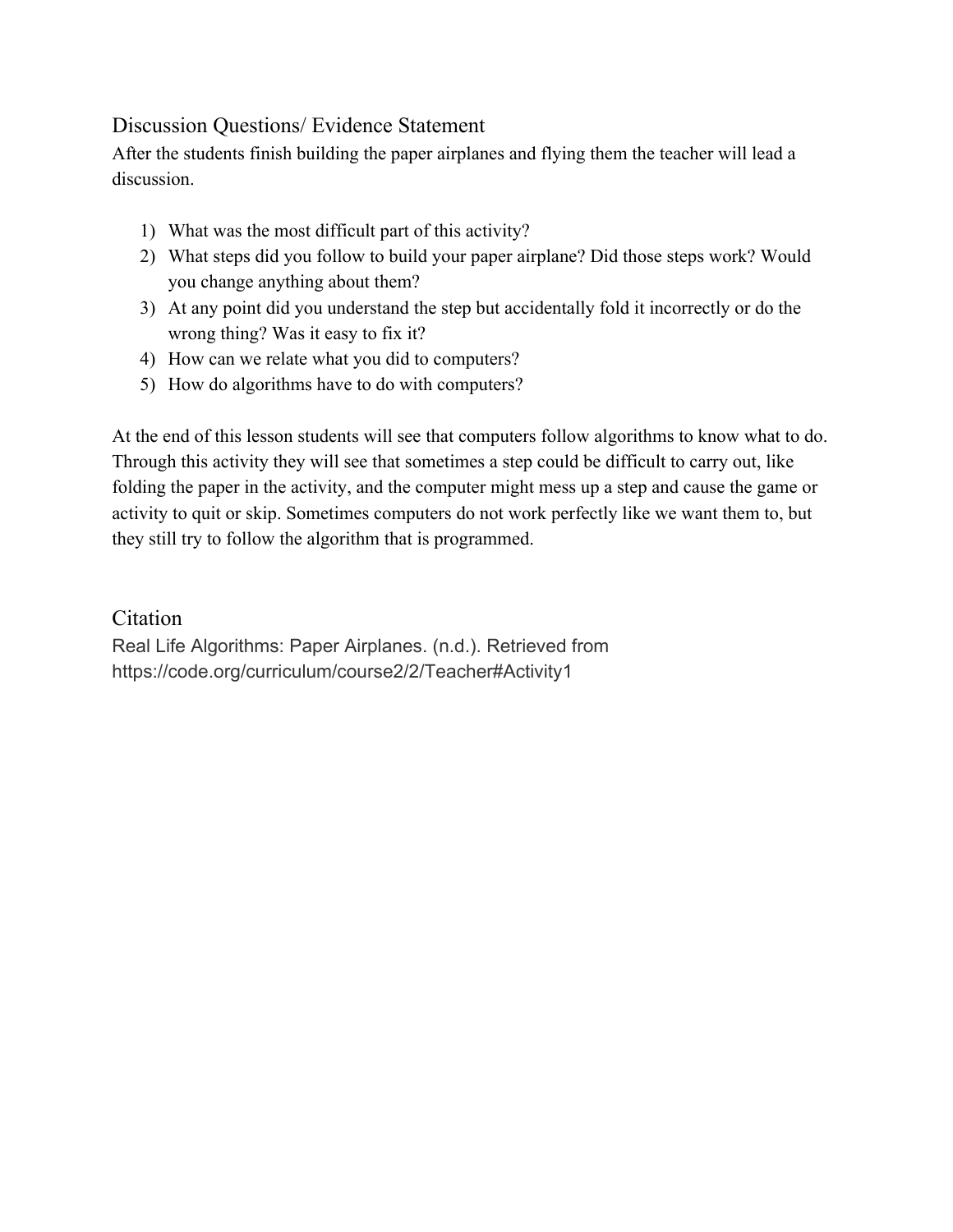# Writing Algorithms

#### Introduction

In the last lesson we talked about Algorithms, which are lists of steps that you can follow to finish a task. We also talked about how video games use algorithms to make the characters move and go through the story of the game. Has anyone heard of the game Angry Birds or maybe have played it on a phone or tablet? The point of the game is to have the birds get rid of all the mean pigs by crashing into them. Today we will go to a website called Code.org and



play a version of angry birds. In this version you have to get the red bird through a maze to the pig. In order to do this you will write an algorithm of steps for the bird to follow. If you put in the wrong steps the bird will not make it to the pig and you will have to figure out what went wrong. If you get stuck do not give up, but ask for a hint from the game and try again. There are many different levels and it might take you more than one try to get through a level. Do not worry if you do not make it through all of the levels in this one class period you could finish it at home!

# Computer Science Connection

When a computer scientist is designing a new game they have to write algorithms so the computer will follow what the computer scientist wants it to do. The computer scientist will write out each step it wants the computer to follow and give it specific demands. In the last lesson we saw that if the directions are not specific enough a mistake could be made. The computer scientist has to make sure that the computer is able to understand each step along the way. To do this computer scientists have to write a code into a program. The code usually uses English words with parenthesis and commas to separate the different step. This program then takes that code and turns it into binary or another language that the computer can easily understand. This program makes it easier for the computer scientist because they do not have to write everything in binary. Once you finish each level on Code.org there is an option to see the code you made while you created the algorithm. What you see there is what a computer scientist would create to make their algorithm.

Massachusetts Digital Literacy and Computer Science Standards 3-5.CT.b.1 Define an algorithm as a sequence of instructions that can be processed by a computer.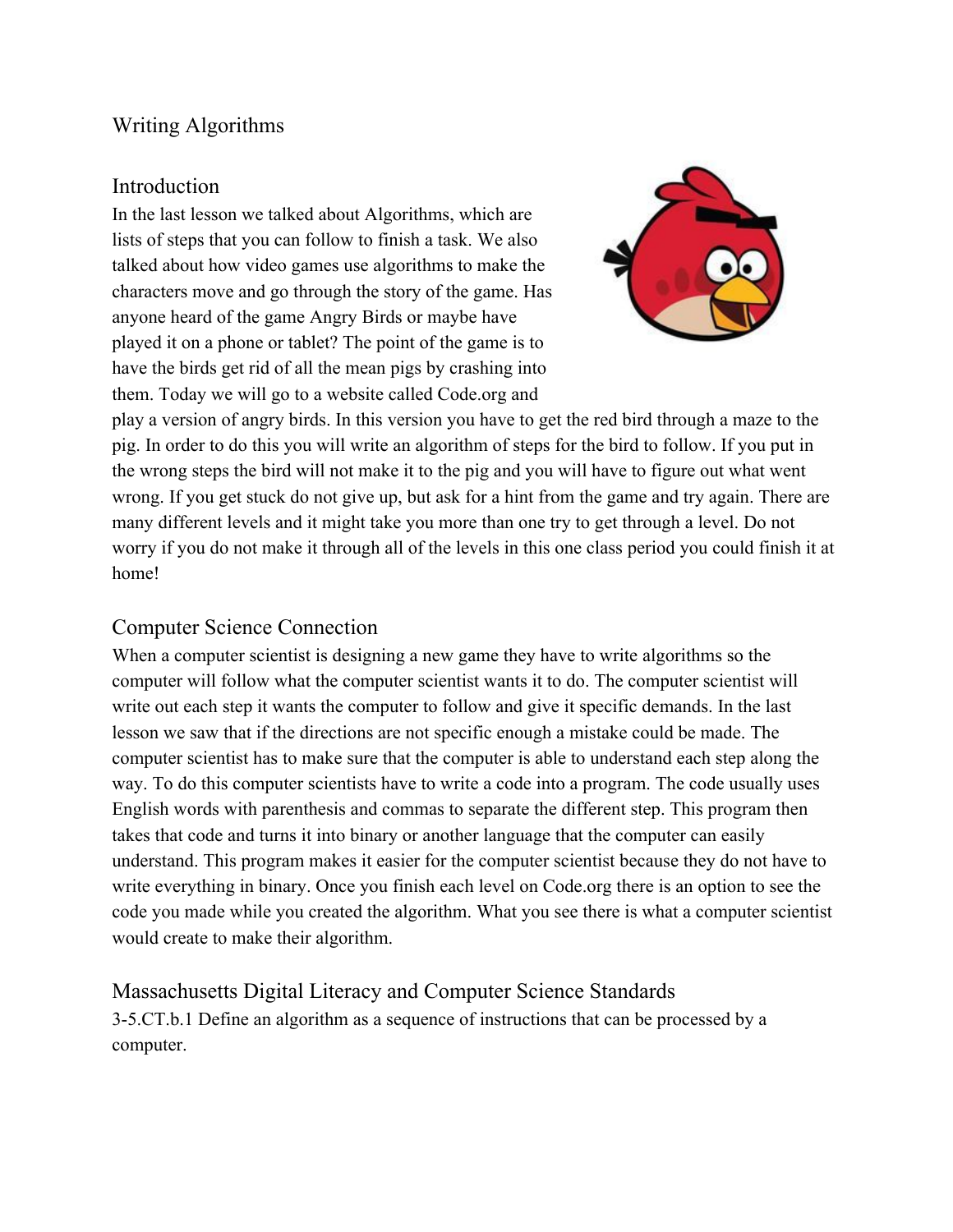3-5.CT.b.4 Individually and collaboratively create an algorithm to solve a problem (e.g., move a character/robot/person through a maze).

3-5.CT.b.5 Detect and correct logical errors in various algorithms (e.g., written, mapped, live action, or digital).

# Learning Objectives

Students will be able to:

- Create their own algorithm to solve a puzzle
- Persist through problems that they might get wrong the first couple tries
- Explain what an algorithm is and how they relate to computers

# Materials

- Computer
- Blank computer paper
- Link to Code.org:<https://studio.code.org/s/course2/stage/3/puzzle/1>
- This is the second maze if they finish the first one: https://studio.code.org/s/course2/stage/4/puzzle/1

# Procedure

- 1) The teacher should begin the lesson by going over the introduction and the computer science connection
- 2) The teacher should explain that the students will be going on Code.org and play a game that will involve algorithms. The game gets gradually harder and more steps may be involved to figure it out. Students should not give up if they cannot solve it but ask their peers or a teacher for help.
- 3) The majority of this lesson should be spent working through the different levels of the Angry Birds game so students get a good idea of what an algorithm looks like and how it relates to a game. There are two mazes if the students finish the first one.
- 4) The teacher will have a brief discussion about the activity
- 5) At the end the students will create their own maze puzzles just like on the website. They will then trade them with another student and create an algorithm for how to solve this puzzle.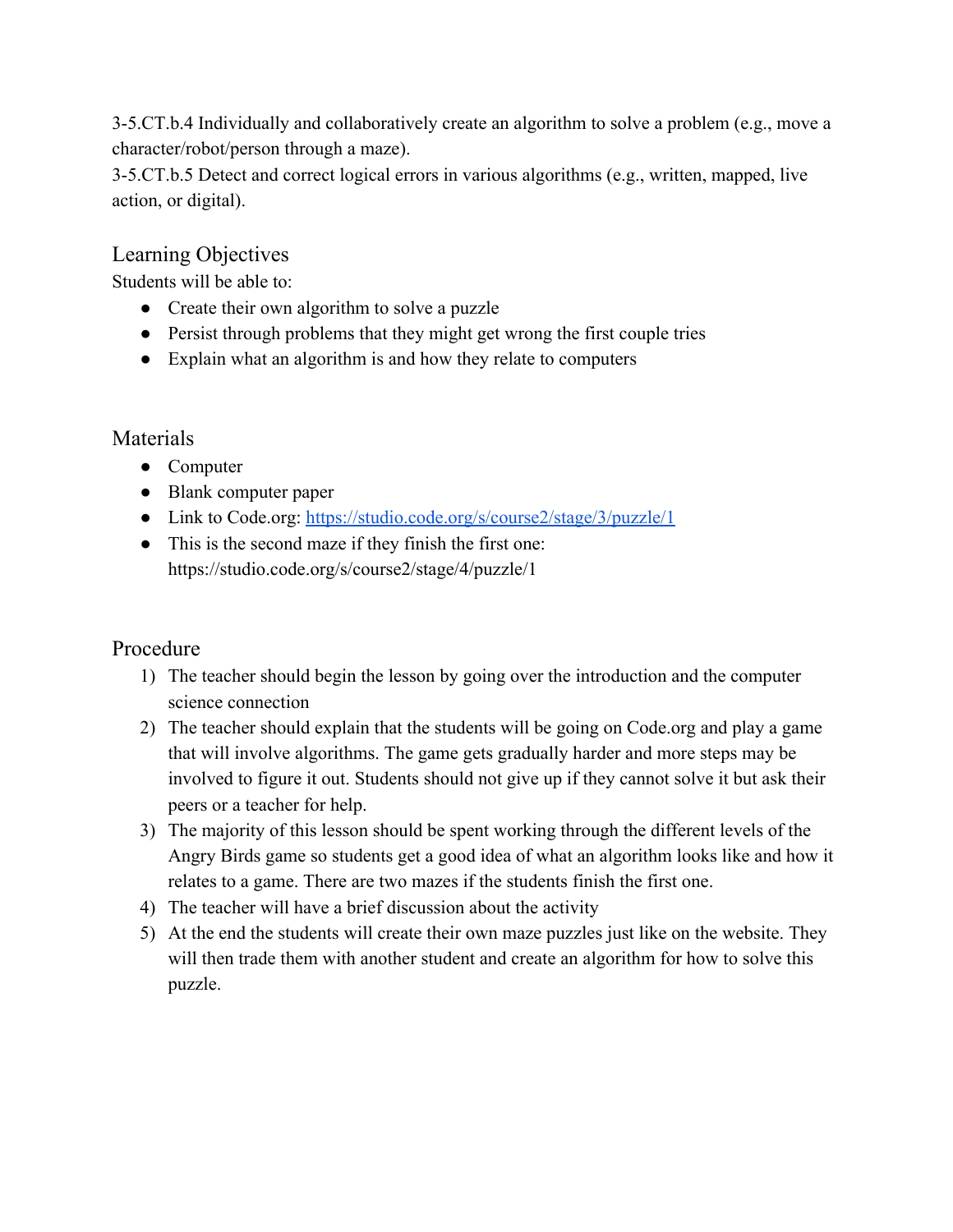#### Claim/ Evidence Statement

Discussion Questions:

- 1) What did you learn about algorithms?
- 2) What was the most difficult part of this activity?
- 3) How does a computer game use algorithms?
- 4) What is an algorithm that you use in your everyday life?
- 5) Do you have any questions about algorithms?

When the discussion is finished the teacher will hand each student a blank piece of paper. The students will be asked to create their own puzzle just like they saw in the game. They can make it complicated or easy, but make sure that it can be solved. The puzzles should have a character moving through a maze towards an object. When they are finished creating it they will switch it with another student. They will then have to write an algorithm for how to solve the puzzle. When the student thinks they have figured it out they should go back to the puzzle maker and discuss the algorithms and whether they are correct.

#### Citation

Code.org website with the Angry Birds game: <https://studio.code.org/s/course2/stage/3/puzzle/1> Code.org link for the second maze:<https://studio.code.org/s/course2/stage/4/puzzle/1>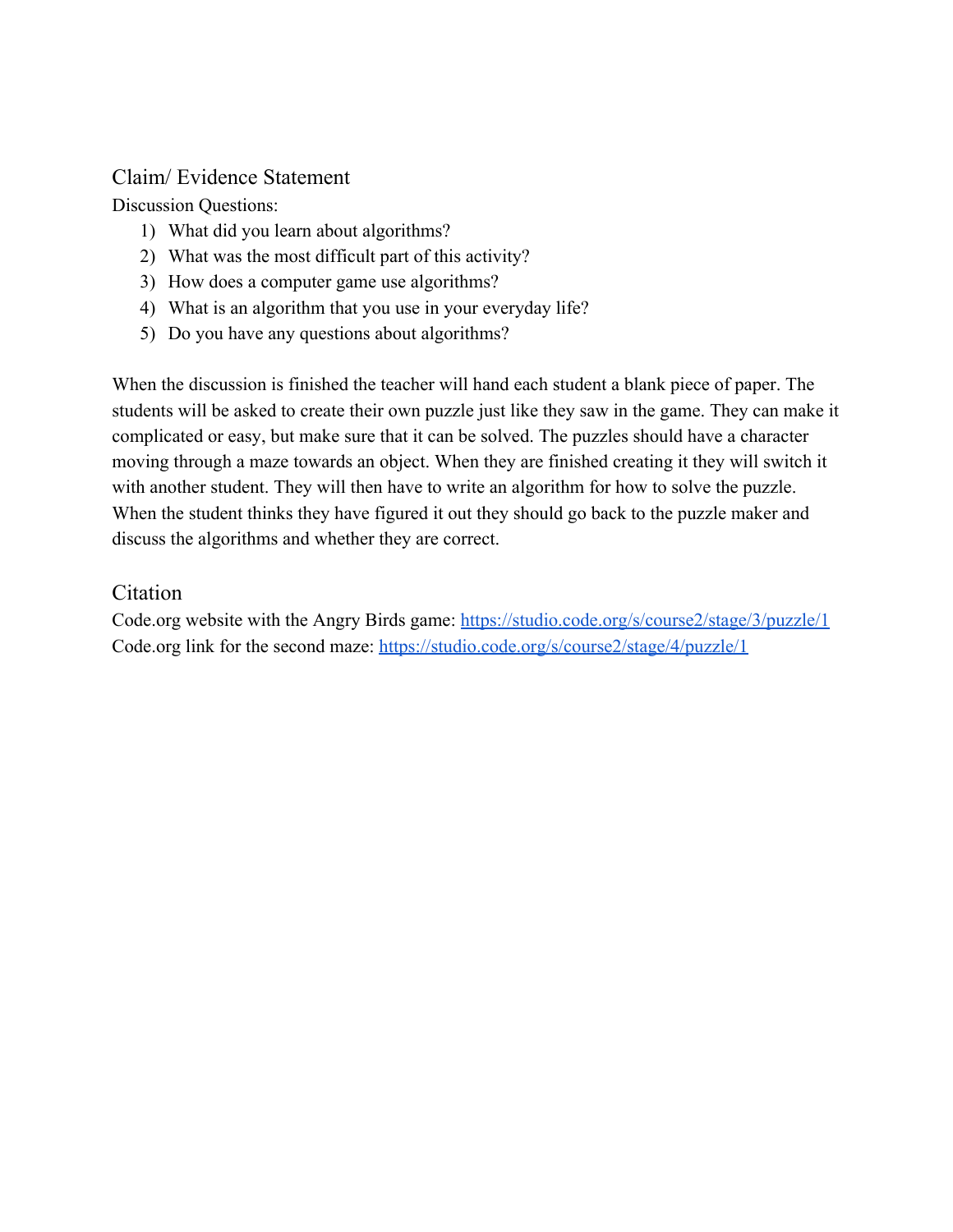# Can you Loop the Algorithm?

#### Introduction

Who has ever played baseball before? The batter goes up to the plate and gets three strikes to hit the ball if they hit it they can try to get on base if they miss the ball their team gets the first out. The batting team gets to try to score until they get three outs. Then the other team goes up to bat and the same process starts over again. Once they get an out then the other team goes back to bat and this process continues 9 times. In computer science this is called a loop. A loop is doing the same thing over and over again. Computers often have to do the same steps over and over again in a program and a loop tells the computer to do that step as many times as



the computer scientist wants it to. In the last lesson we talked about algorithms, which is a list of steps that you can follow to finish a task. Last time we went on Code.org and created some algorithms to get the angry bird to get the evil pig who stole its eggs. Today we will also create algorithms with the angry birds maze, but will add loops to the algorithms to help make them shorter and faster than writing out each individual step. This will help when you have to move the angry bird many steps forward. Instead of connecting each block individually you can do all of them at once!

# Computer Science Connection

Loops make coding a lot easier for computer scientists. Instead of writing out the same step over and over again they can use a loop. By using a loop they can write five steps in only one. Loops are also helpful for the computer because it can read that one step and know to repeat an action a certain amount of times. It makes writing long algorithms and codes a lot easier for the computer scientist.

# Massachusetts Digital Literacy and Computer Science Standards 3-5.CT.d.2 Use arithmetic operators, conditionals, and repetition in programs.

3-5.CT.d.1 Individually and collaboratively create, test, and modify a program in a graphical environment (e.g., block-based visual programming language).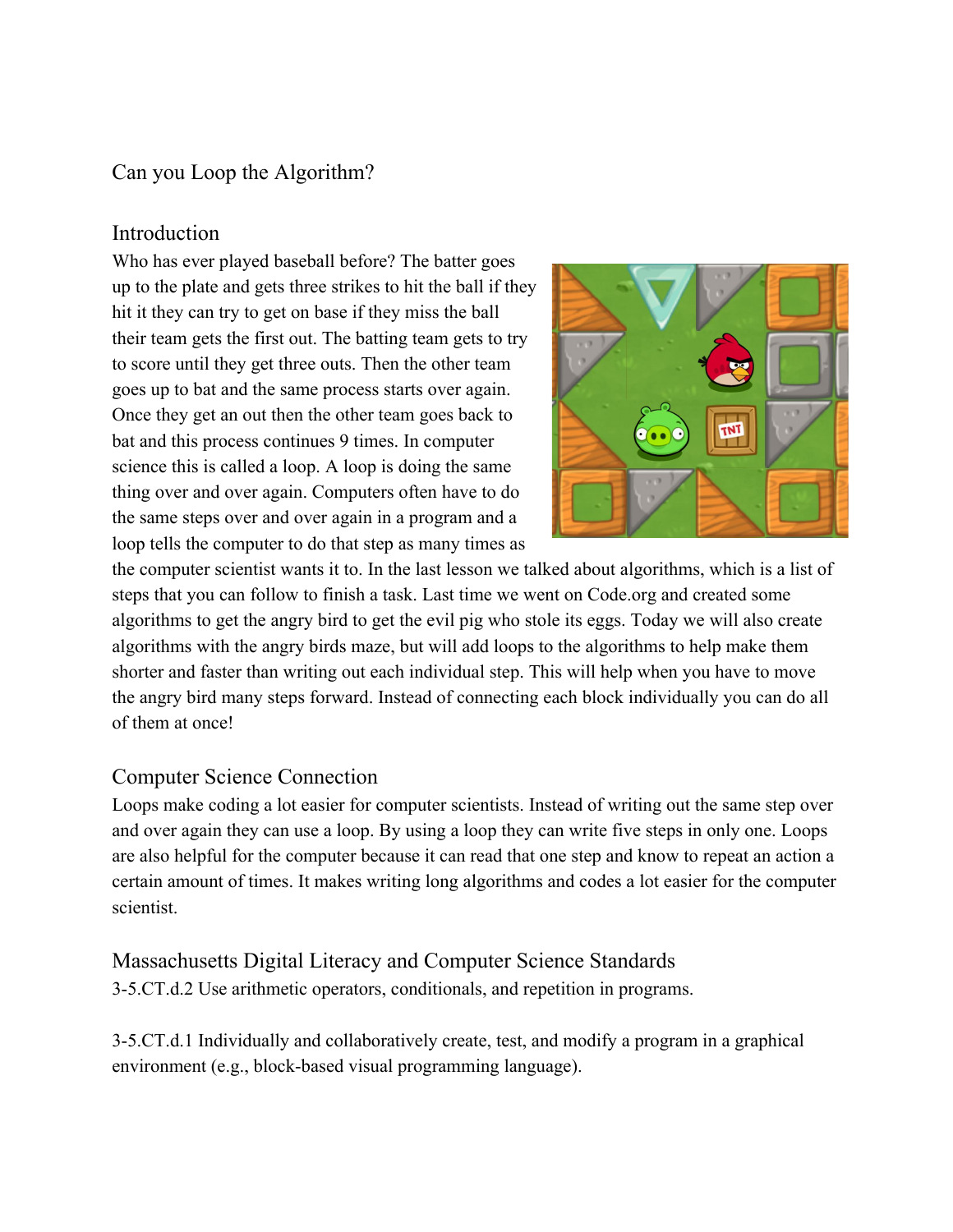# Learning Objectives

Students will be able to:

- Write a loop in an algorithm
- Persist through puzzles that they might get wrong the first couple tries
- Describe loops seen in everyday life and how they relate to computer science

# Materials

- Computer
- Link to Code.org:<https://studio.code.org/s/course2/stage/6/puzzle/1>
- Blank paper

# Procedure

- 1) The teacher should begin the lesson by going over the introduction and the computer science connection
- 2) The teacher should explain that the students will be going on Code.org and play a game that will involve loops. The game gets gradually harder and more steps may be involved to figure it out. Students should not give up if they cannot solve it but ask their peers or a teacher for help.
- 3) The majority of this lesson should be spent working through the different levels of the Angry Birds game so students get a good idea of how a loop works and how it relates to a game.
- 4) The teacher will have a brief discussion about the activity
- 5) At the end the students will fill out their own exit ticket describing a loop they see in their everyday life. The student should describe how often the cycle repeats

# Discussion Questions

- 1) What is a loop? How does it connect to computer science?
- 2) How could a computer scientist use a loop?
- 3) Did you think the loop made the algorithm easier?
- 4) Did you think the loops were difficult to write at first? Why?
- 5) What is a loop you see in your everyday life?

Exit ticket: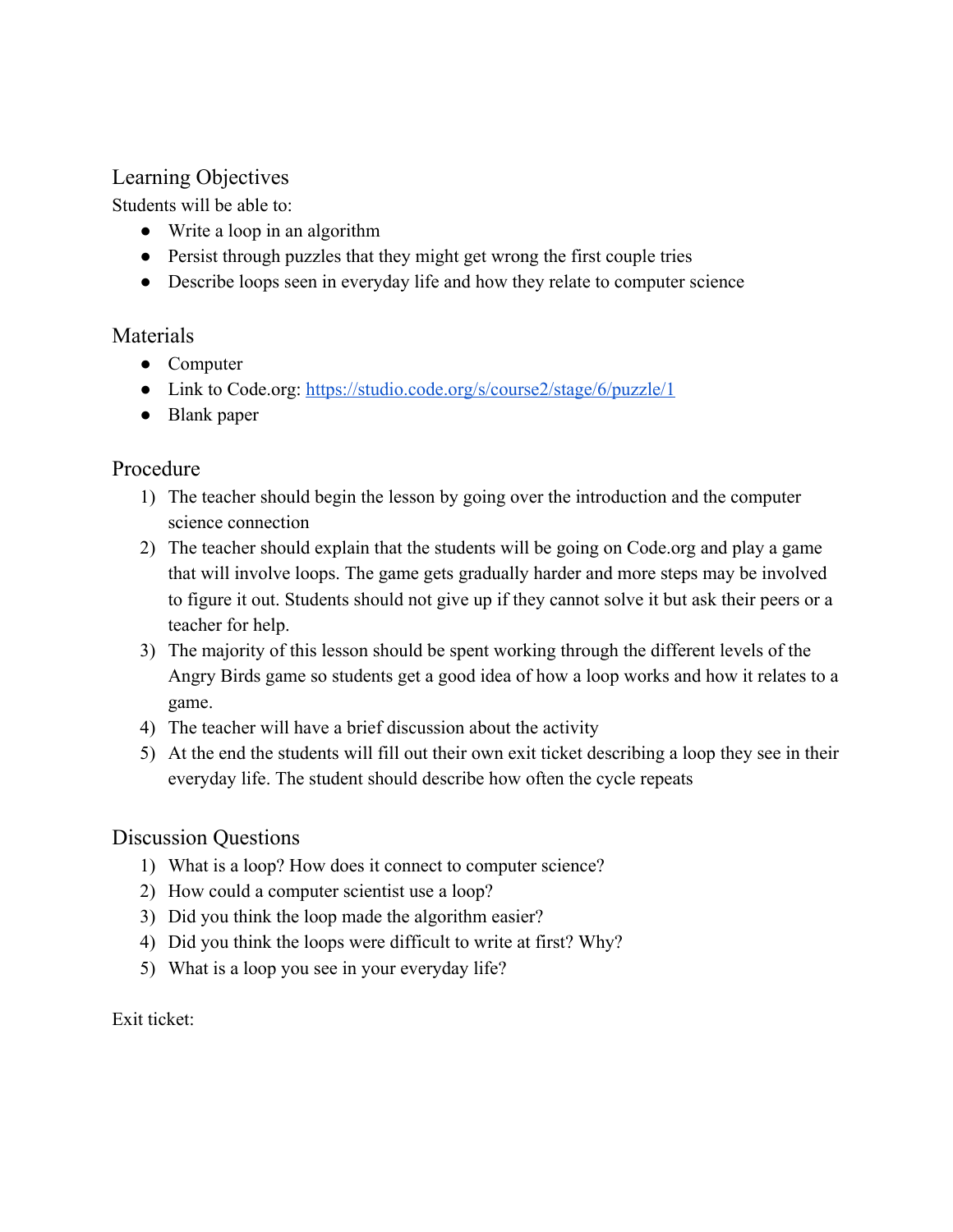1) Describe a loop that you see in your everyday life. How does this loop repeat? How often does the loop repeat (everyday, every week, every month)? How does this loop make your life easier?

# Citation

Link to Code.org:<https://studio.code.org/s/course2/stage/6/puzzle/1>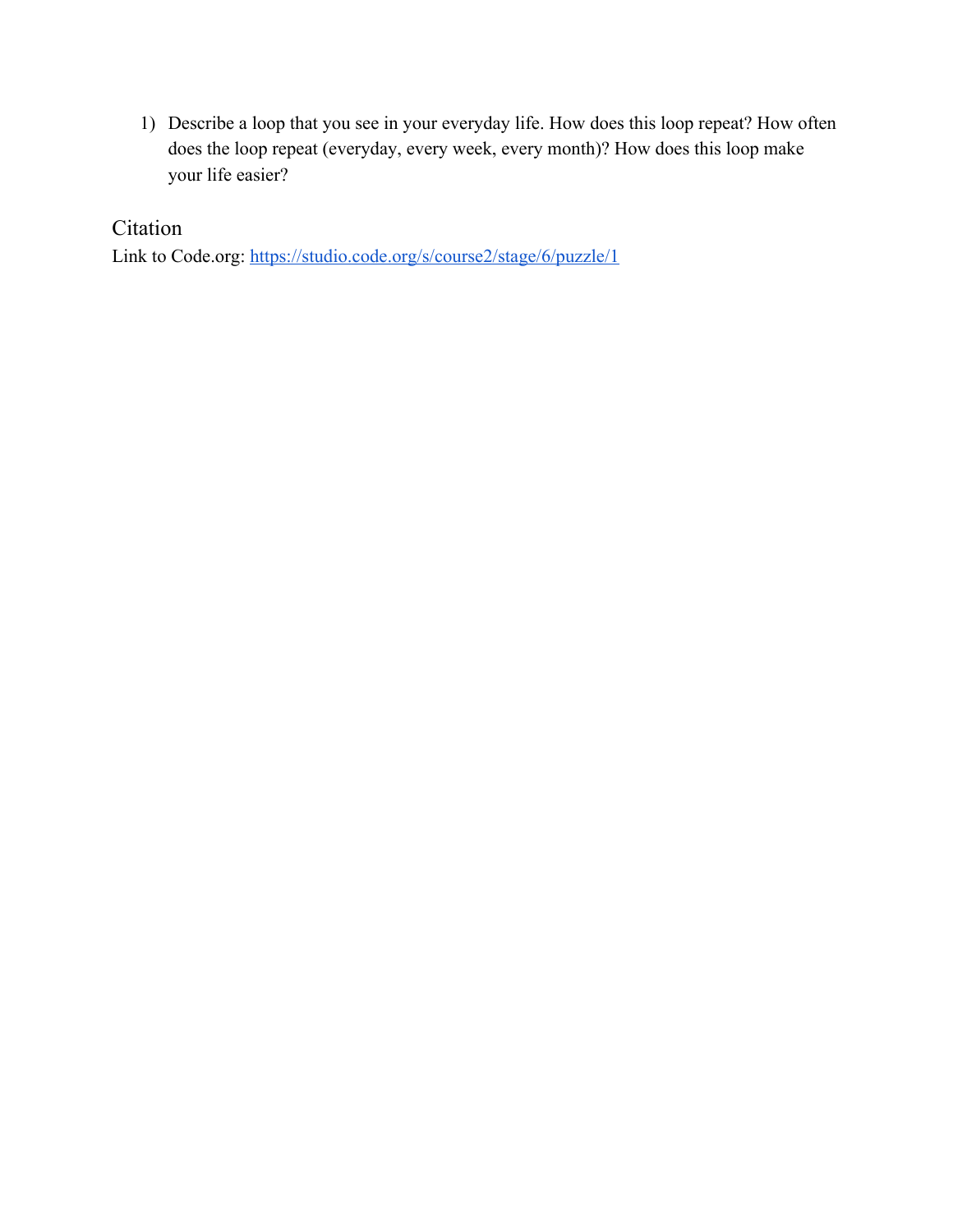#### Pick a Card, Any Card

#### Introduction

At the beginning of this unit we talked about how important logic, more specifically boolean logic, is to computer science. To review, booleans are a type of data that can only have two answers, either true or false, to each question. We talked about how in a video game booleans help the computer figure out which storyline to follow depending on the choices you make as a player. We discussed how computer scientists use IF….THEN statements to write booleans just like you would in a science hypothesis. The statements say If you choose this path THEN this event will happen OR



something else could happen. Booleans explain what happens when you select one of the options. This works when you play a game which requires you to choose between two different tasks. To play a more complex game where there could be more than one outcome or are consequences for not picking a certain path the computer scientist would have to write the booleans in a different way. For example if you are playing a soccer game and decide to kick the ball at the goalie there are two possible outcomes. The ball could either go into the net and you score a goal or the goalie could block the ball. To tell the computer what two options are possible and how to respond they would start the statement by using IF….THEN but would add in ELSE to describe the other possible option. The computer scientist would write IF you shoot the ball at the net THEN you will score. ELSE the goalie will block the ball and there is no goal. The use of the ELSE here describes that even though the player shot the ball at the goal they do not automatically score there is an option that the goalie blocks the shot. This statement is called a conditional. A conditional is defined as statements that only run under certain conditions (code.org). It tells the computer that there are different outcomes for the decisions the players make. This type of coding helps bring the more complex games where there are good and bad consequences for each choice a player makes in the game.

The activity we will be doing today will have us practice reading conditional statements. We will break into teams and use cards and conditionals to gain points. Based on what the conditional statement says and the cards you pick from the deck will determine how many points your team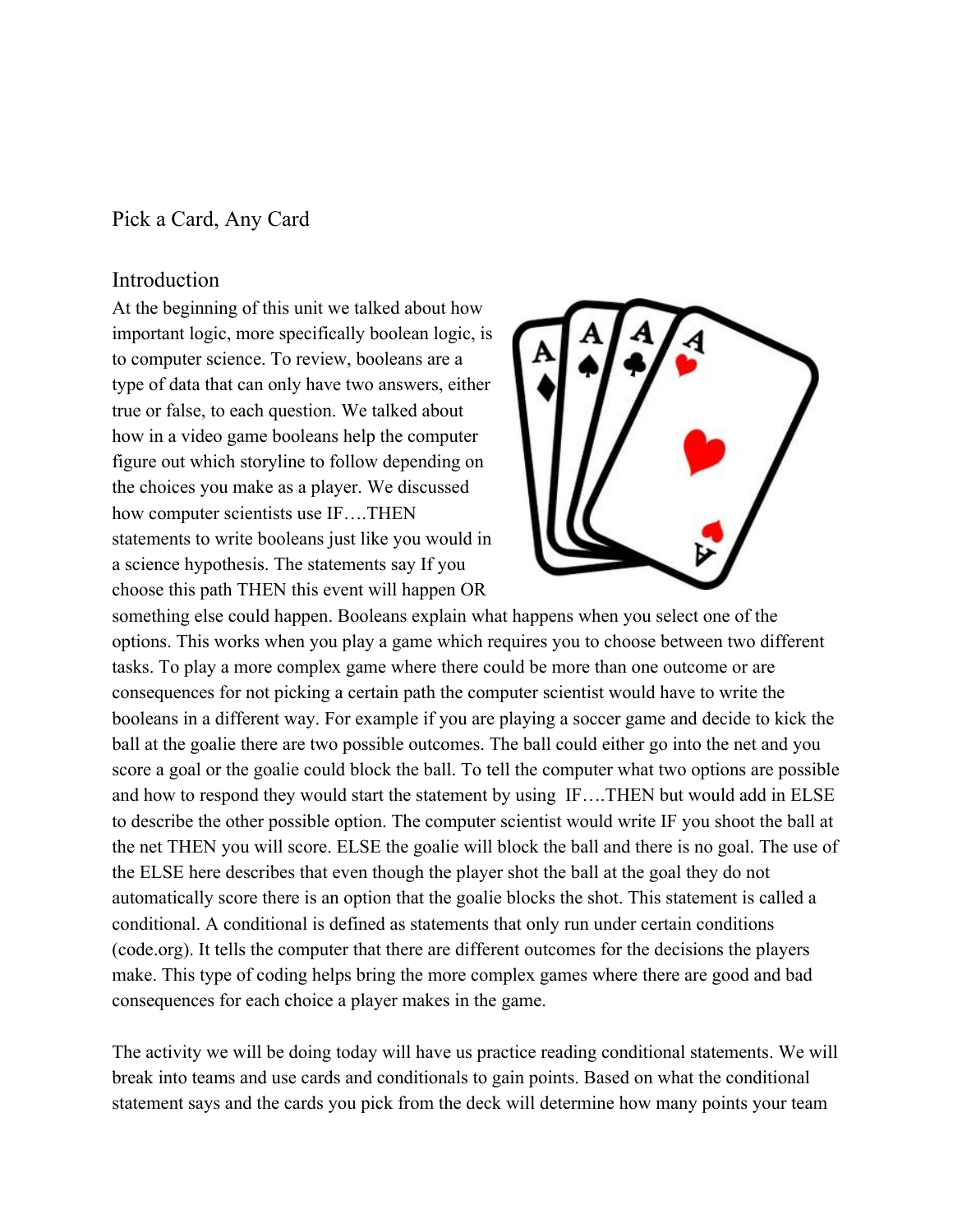gets. This will give us a good idea of how computer scientists write the conditionals and how a computer might read them.

#### Computer Science Connection

Before we continue with the lesson for today we have to review algorithms. An algorithm is a list of steps that someone follows to complete a task. We often use algorithms in our everyday lives to get ready for the day and complete simple tasks and more difficult tasks. In everything a computer does it follows an algorithm created by a computer scientist. The algorithm in a computer program tells the computer what it should be doing at each point. In order to write a program a computer scientist needs to use both algorithms and conditionals so the computer knows what to do. The algorithm tells the computer what steps and story it should be following, but when the player comes to a choice a conditional is used to help the computer know which option the player chose and the consequences for that action. Conditionals are part of the algorithm that the computer scientist writes. The computer scientist needs to have a good understanding of how conditionals work so they can plan what happens in their game or program.

# Massachusetts Digital Literacy and Computer Science Standards

3-5.CT.d.2 Use arithmetic operators, conditionals, and repetition in programs.

# Learning Objectives

Students will be able to:

- Read a conditional and apply it to the card
- Decide if a card satisfies a conditional or not and describe why you think so or not
- Write their own conditionals to be used in the game

# Materials

- A shuffled half deck of cards for each group
- Worksheet with the conditionals for each round
- Table to keep track of each round
- Pencils

# Procedure

- 1) Go over the introduction with the students and make sure they understand what a conditional is and how it will be used.
- 2) Break up the students into groups of four. Two of the students will be on one team blue and the other team will be green. The students can decide which two want to be which color.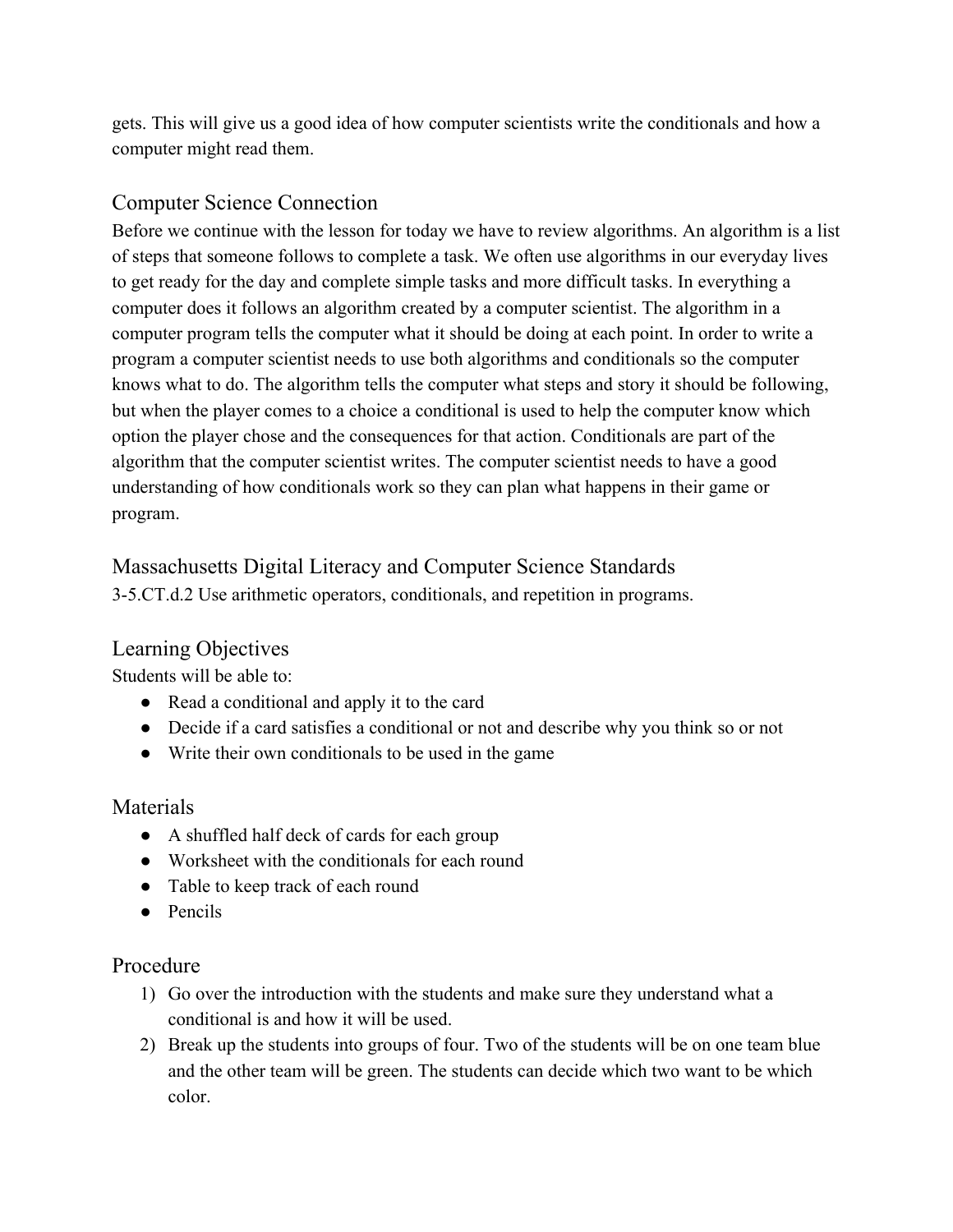- 3) The teacher will go over a couple of examples of a conditional before the students do it on their own. The teacher should write IF the card is red THEN your team gets a point. ELSE the other team gets a point. The teacher will explain that each round both teams will pick a card and try to earn points for their team. There will be seven total rounds and then the students can create their own conditionals. The teacher will ask a student to pick a card from the deck and hold it up for the whole class to see. The teach will explain that if the card is red the student gets a point for their team if it is black the other team gets a point. The teacher will have the other team in that group choose a card and see what the outcome is.
- 4) Before the students do the activity on their own the teacher will give a more complicated two step example. The teacher should explain that sometimes conditionals are complicated and might have two conditionals in them. For example IF the card is red THEN your team gets a point. ELSE IF your card is higher than a 9 THEN the other team gets a point. ELSE your team gets the same number of points that are on your card. The teacher should have one team pick a card and talk through this conditional with the entire class. If the card is red then that team instantly gets a point and the other team picks a card. If the card is black then the students look at the other part of the conditional. If the card is higher than a 9 then the other team gets the point, if it's lower than a 9 then the team who drew the card gets the number of points that match the number on the card. The other team then draws a card and they follow the same process. If the class seems to be confused the teacher can practice one more of the two step conditionals.
- 5) Hand each group a half deck of cards. Tell the students to turn to the worksheet with the conditionals for each round. They should also have the students turn to the table in their packet so one of the group members can keep track of the points their team gets.
- 6) Have the students play the game and walk around while they are playing. If the students seemed confused at any point try to walk them through the conditional without giving them the answer.
- 7) When the groups are finished they should continue playing by creating their own conditionals. When every group is finished the teacher should start the group discussion by using the questions at the end.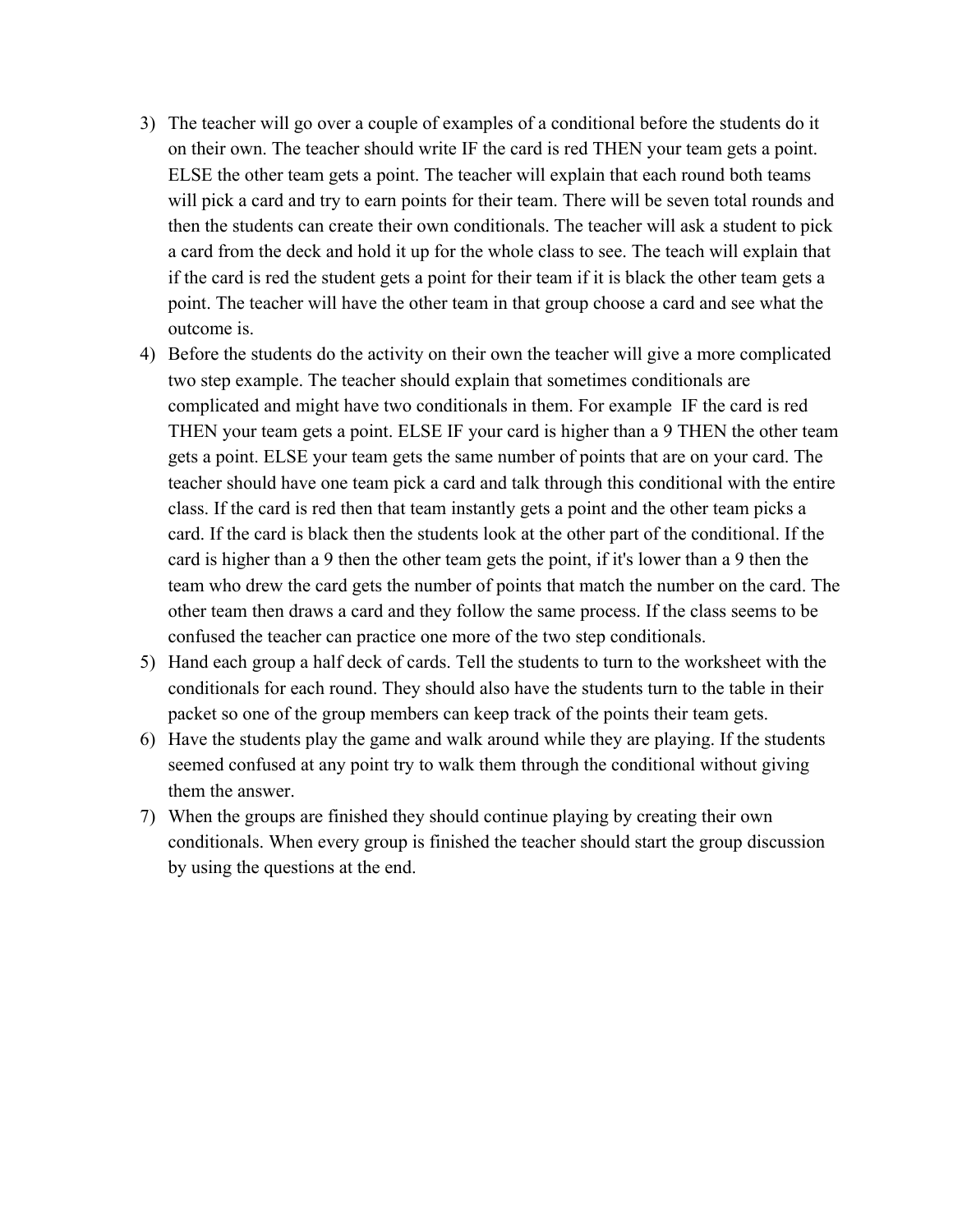#### Worksheets/ Tables

# Pick a Card, Any Card Conditionals Activity

Round 1:

IF the card is a heart THEN give your team one point ELSE the other team gets one point

#### Round 2:

IF the card is higher than a 9 THEN give your team two points ELSE the other team gets two points

Round 3:

IF your card is black THEN give your team one point ELSE give the other team one point

#### Round 4:

IF your card is a spade THEN give your team two points ELSE: IF your card is a Jack, King, Queen or Ace give your team five points ELSE give the other team five points

Round 5:

IF your card is lower than a 7 THEN give your team two points ELSE: IF your card is red THEN give your team one point ELSE give the other team one point

Round 6:

IF your card is a diamond THEN give your team two points ELSE: IF your card is lower than a 10 THEN give your team a point ELSE the other team gets a point

Round 7:

IF your card is a club (clover shaped) higher than 4 THEN give your team three points ELSE: IF your card is a Spade THEN give your team two points ELSE the other team gets one point

Round 8: Create your own conditional and write it here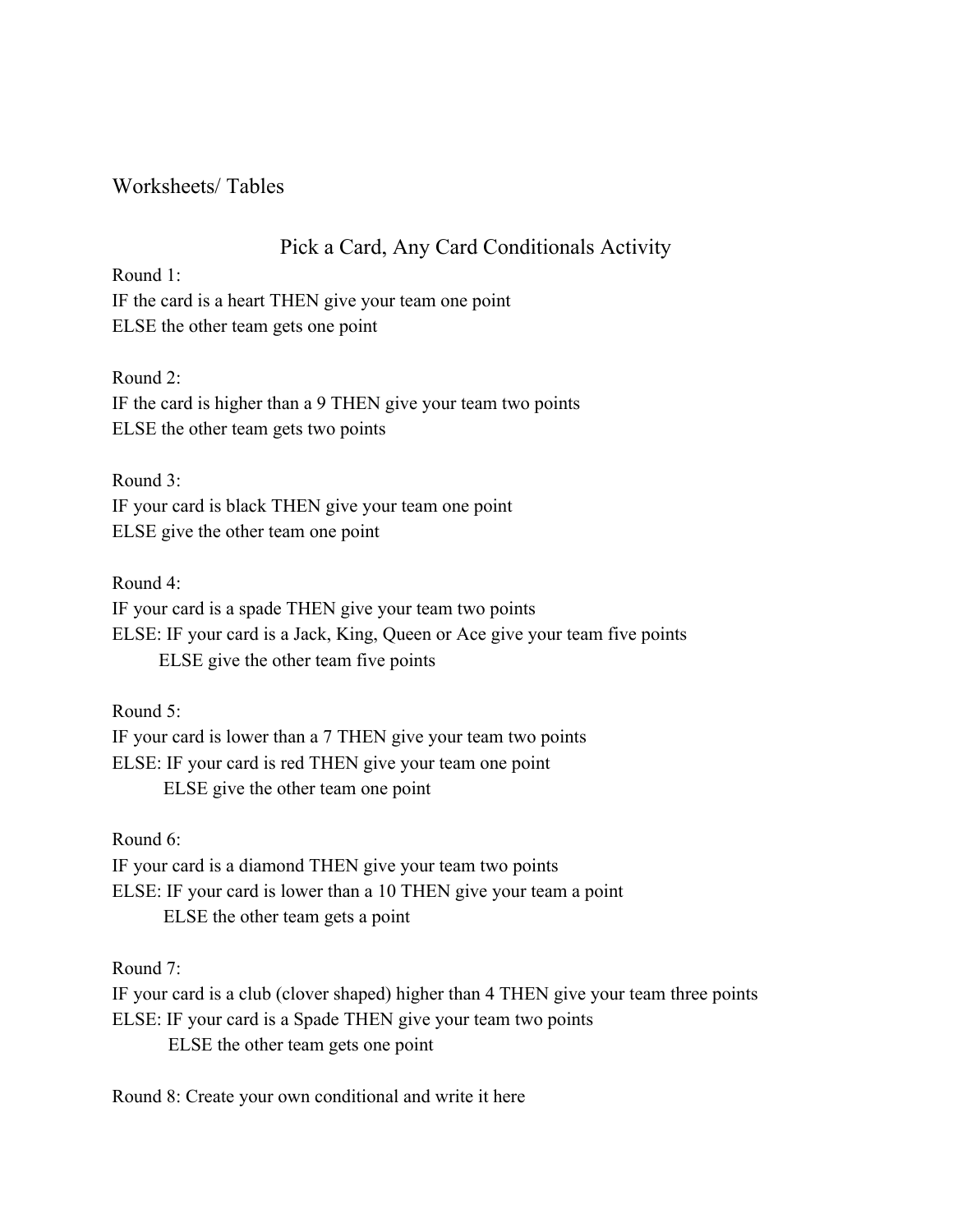| --<br>             |  |
|--------------------|--|
| $\sim$ $-$<br>---- |  |
| $-$                |  |

Table for the Activity

| <b>Round Number</b> | <b>Team Blue points earned</b> | <b>Team Green points earned</b> |
|---------------------|--------------------------------|---------------------------------|
|                     |                                |                                 |
| 2                   |                                |                                 |
| 3                   |                                |                                 |
| $\overline{4}$      |                                |                                 |
| 5                   |                                |                                 |
| 6                   |                                |                                 |
|                     |                                |                                 |
| End of game total   |                                |                                 |

# Claim/ Evidence Statement

At the end of the lesson the teacher should use these questions to gauge students in a discussion about the lesson.

- 1) Which team won the game? Was one team winning more rounds than the other or was it even?
- 2) What conditionals were the most difficult to figure out?
- 3) Was it difficult for you to follow the conditional if it was more than one step?
- 4) What is an example of a conditional you created with your group?
- 5) What is a conditional?
- 6) How do computer scientists use conditionals to create programs and games?

# Citation

Code.org, & Thinkersmith. (n.d.). Conditionals with Cards. Retrieved from https://code.org/files/ConditionalsHoC.pdf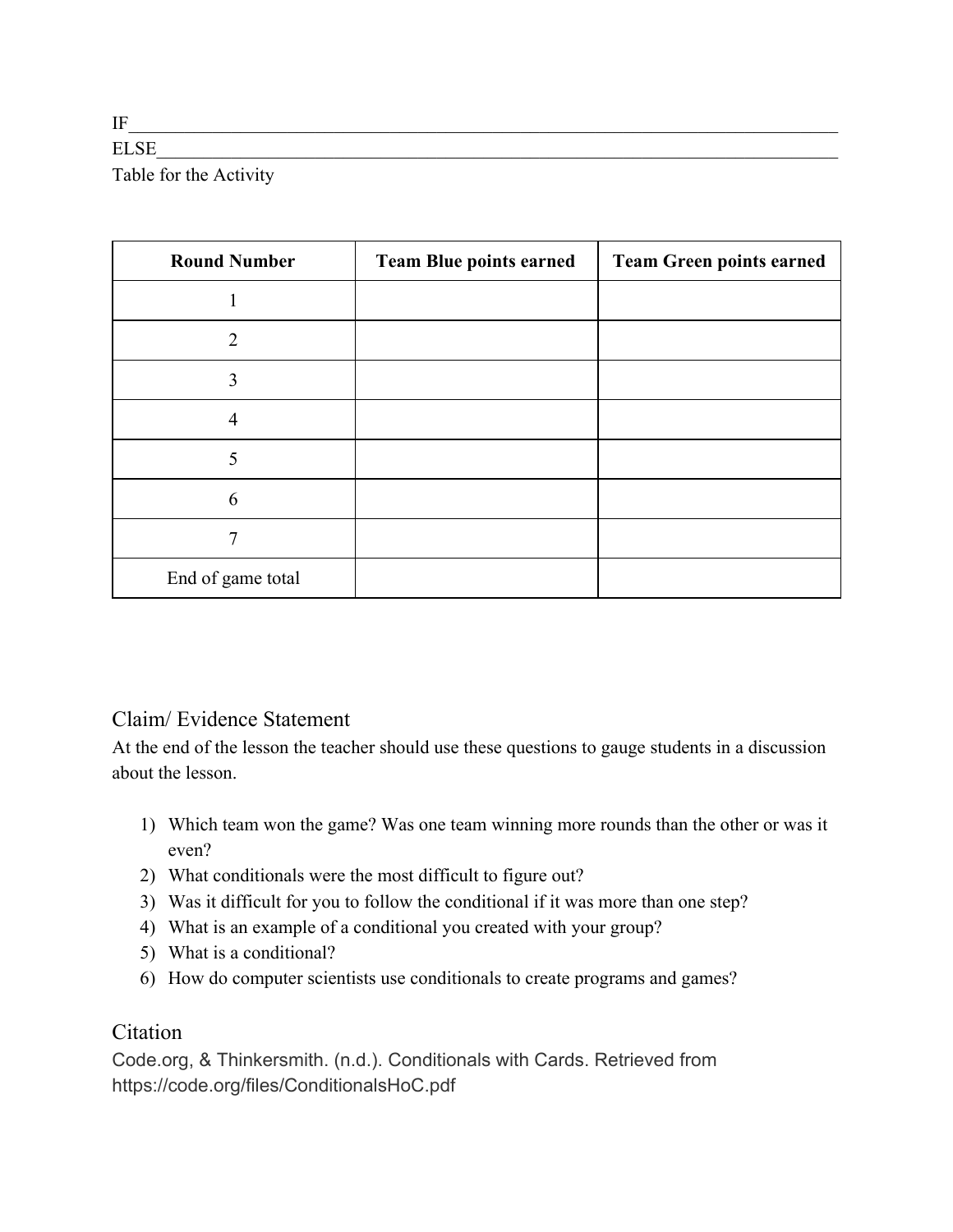#### Let's Code!

#### Introduction

Computer Scientists have a lot to think about when they are creating a new game or program. As we have learned over the past nine weeks someone could not just simply go to a computer and know right away how to code and make the computer understand what they are telling it to do. A computer scientist must know how to think logically like we did in the first couple of lessons. They also must know how a computer communicates and operates using binary. Luckily for computer scientists instead of using binary to write out



every single letter of their message we have discovered different computer languages that allow us to type english words that get translated to binary. This allows computer scientists to create their algorithms much faster because they do not have to translate it to binary themselves. The algorithms they put into the computer also must be specific and tell the computer exactly what it should be doing or the computer will get confused and create a problem in the game or program. Computer scientists must know to create specific steps in the algorithms so the computer knows exactly what to do. In the last lesson we learned about conditionals which tell the computer there may be more than one outcome when someone makes a choice in a game. Computer scientists must know the specific language of IF....ELSE so the computer knows exactly what to do no matter what choice a player makes in the game. We also talked about how computer scientists use loops so they do not have to write the same step over and over again. Loops make writing algorithms must simpler but still tells the computer exactly what it should do.

The ideas we learned in the past nine weeks are ones that all computer scientists have to keep in mind while they are coding. These basic ideas will help us code a game like the angry birds mazes we have been doing. Today in our final activity we will go back to code.org and write algorithms for different mazes that start off easy and then get harder as you go along. In these mazes we will use all the ideas we have learned in the past nine weeks to code through more complex mazes. If you forget how to complete a level the videos we watched in previous lessons will be there and you can rewatch them to remind yourself how to do it.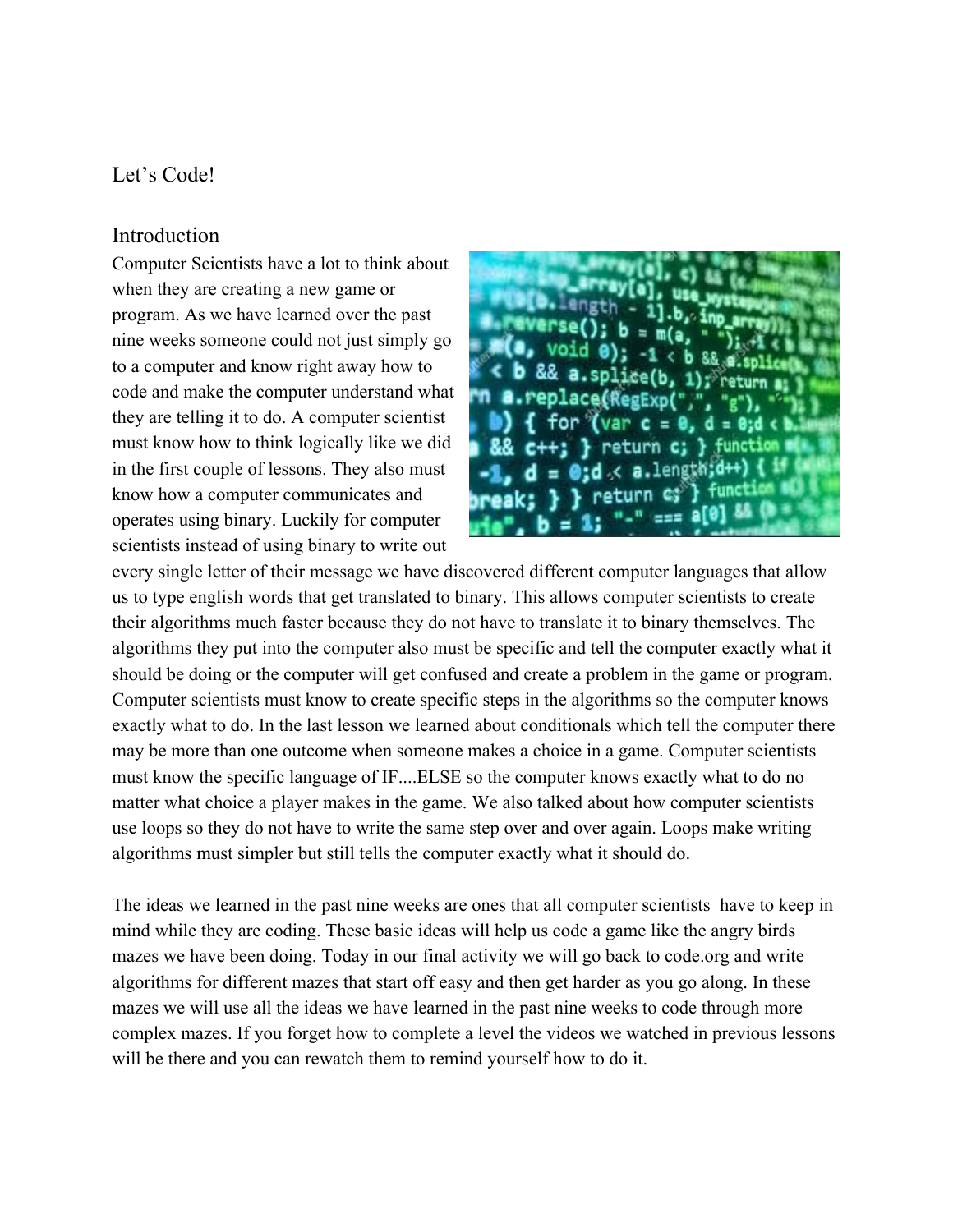# Computer Science Connection

While writing algorithms for big video games and programs computer scientists have think about a lot of different steps. To write complex games computer scientists need to use other more complicated tools that we did not learn about. The coding for more complicated games can sometimes be confusing and tricky, but computer scientists work hard to make sure it works the way it is supposed to. It is important that they never give up and keep going even if they can not figure out the problem. While you are coding it is important to go back to your algorithm and look for the problem to fix it. It is not always easy to find the problem, but testing and retesting the game will help fix all the issues and make the computer do what you wanted it to do. It might not be easy to create a game or a program, but it is rewarding to see the finished product being played and enjoyed by many people!

# Massachusetts Digital Literacy and Computer Science Standards

3-5.CT.b.2 Recognize that different solutions exist for the same problem (or sub-problem).

3-5.CT.b.4 Individually and collaboratively create an algorithm to solve a problem (e.g., move a character/robot/person through a maze).

3-5.CT.b.5 Detect and correct logical errors in various algorithms (e.g., written, mapped, live action, or digital).

3-5.CT.d.1 Individually and collaboratively create, test, and modify a program in a graphical environment (e.g., block-based visual programming language).

3-5.CT.d.2 Use arithmetic operators, conditionals, and repetition in programs.

# Learning Objectives

Students will be able to:

- Write algorithms to lead a character to the end of a maze
- Use loops to simplify their algorithm into fewer steps
- Use conditionals to help the computer know what to do if their is more than one choice
- Discuss how coding would be used by computer scientists in the world

# **Materials**

- A computer with internet access
- Code.org link:<https://studio.code.org/hoc/1>